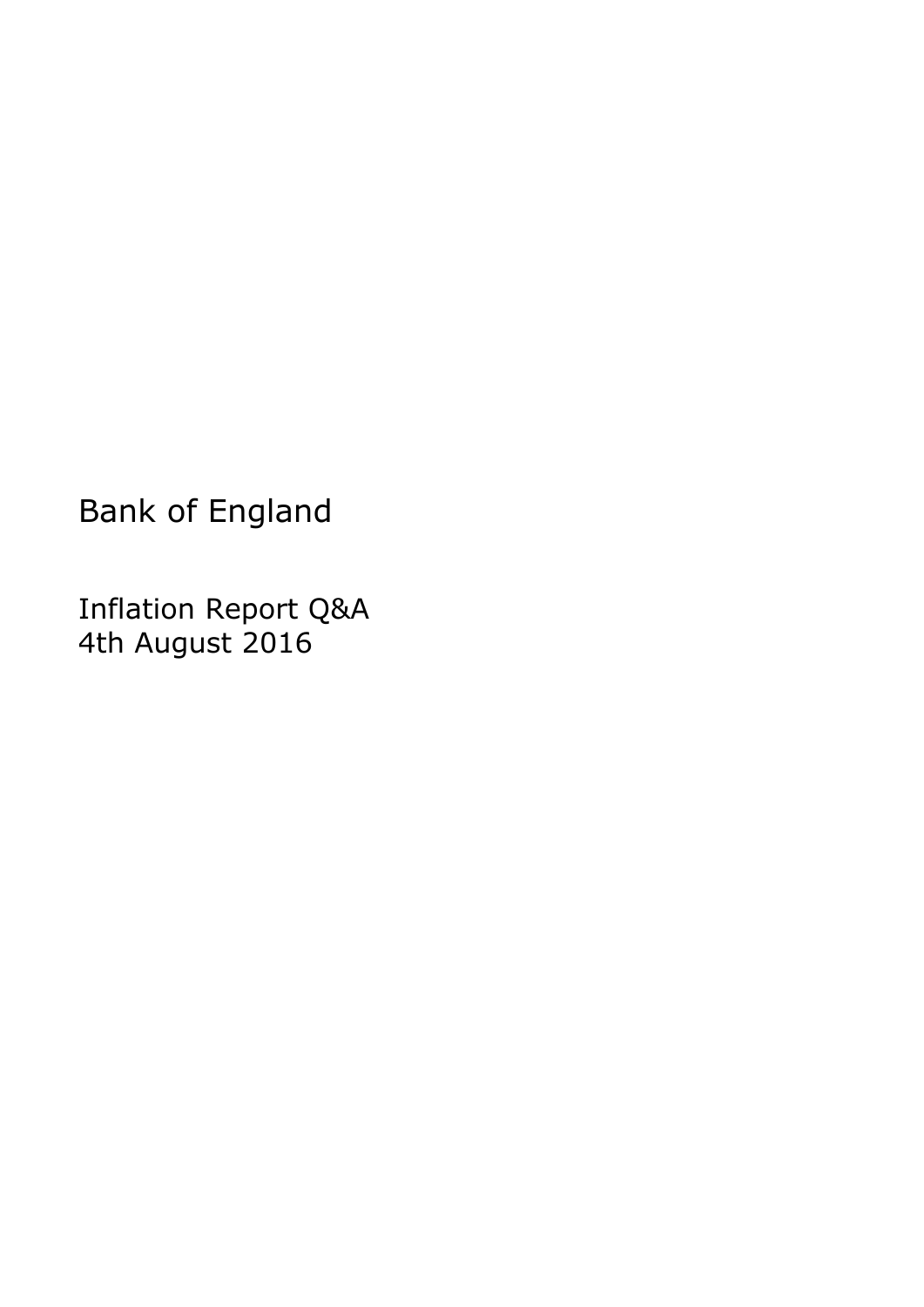Emily Cadman, Financial Times: Governor, you've been clear that monetary policy can only mitigate, but not cushion entirely, the shock of Brexit. Is there anything the government can and should do?

Mark Carney: Well, the first thing, Emily, is that obviously we can act quickly. And I think the Bank has acted quickly across from contingency planning the actions of the FPC and now the actions of the MPC. So monetary policy is more nimble, and it's appropriate that it's the first responder to a shock.

> Clearly, the biggest elements of the change are structural, and monetary policy has to take those structural changes into account in setting policy, but it can't really do anything about those structural factors. So the biggest issues for the government are those that they've acknowledged, which is the importance of the negotiations with European allies on the new relationship that will be developed; the importance of having a productivity plan, a comprehensive productivity plan, for the country. And it's within that context or it's those decisions and those policies which will really be the determinants of the long term prosperity.

What we need to do in that context and in advance of those decisions is to provide the appropriate stance of monetary policy to ease the adjustment. We're governed by our remit, and in that remit we are governed by a trade-off and setting the right trade-off between getting inflation back sustainably to target and supporting output.

And we I think have pretty clearly outlined in the Report and with this decision how we see that trade-off and where we can provide support. Thank you.

Ed Conway, Sky News: Governor, you in the Inflation Report do not see the UK having a recession. Is that as a result of the action the Bank has taken? Were it not for what the Bank has decided today,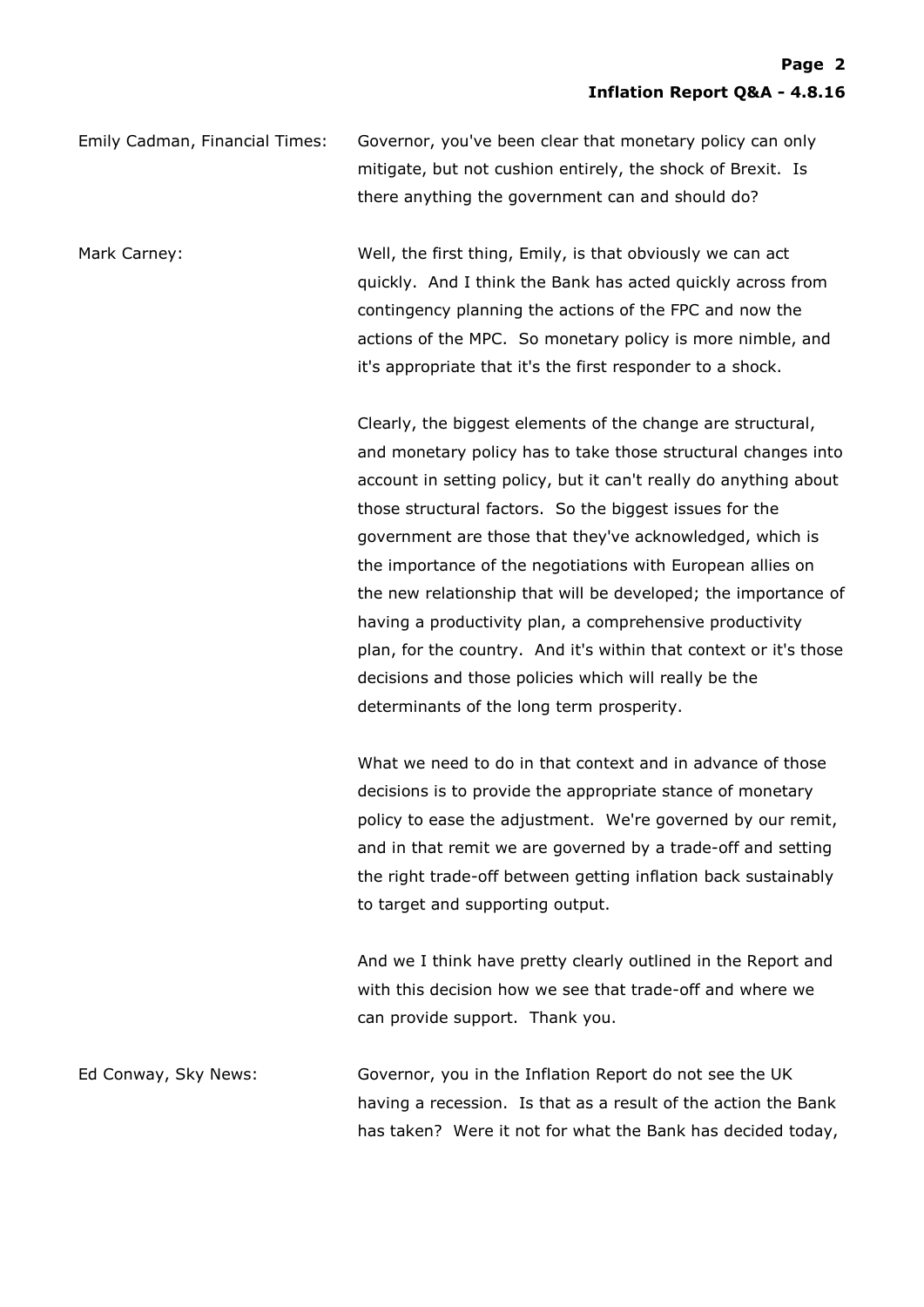would the UK have faced that recession a lot of people were concerned about in the run up to Brexit?

Mark Carney: The Mark Carney: The Message of Yes. Well, I think the first is to re-emphasise how you started the question, which is our central forecast is for a relatively modest period of growth initially, second half of this year. We described it as - there will be little growth in the second half, but positive, positive growth in the second half. That's our central expectation. And then that growth would pick up over the forecast horizon, aided by monetary policy importantly, as the transmission starts to come through. Growth would pick up, but to levels below that expected in May. So that's our central expectation.

> If we hadn't taken the steps we took today, we do expect output would have been lower; unemployment would have been higher. And we would have achieved a poor balance in terms of returning inflation sustainably to target and foregoing output.

> Now with all forecasts there are risks on either side. It's possible that growth could be a little stronger; it's possible that growth could be a little weaker. We have in the actions that we've taken today, by acting through multiple channels with a coherent policy package, we have improved the economic outcomes for this country. There will be less unemployment, there will be more activity and there'll be a greater prospect of a successful adjustment to the new realities that the UK faces.

Kamal Ahmed, BBC News: Governor, given that the supply of finance possibly isn't the most serious issue facing the UK economy, how can you be sure that any of the measures that you have announced today will work and are not just simply very marginal attempts at mitigating some of the effects of Brexit?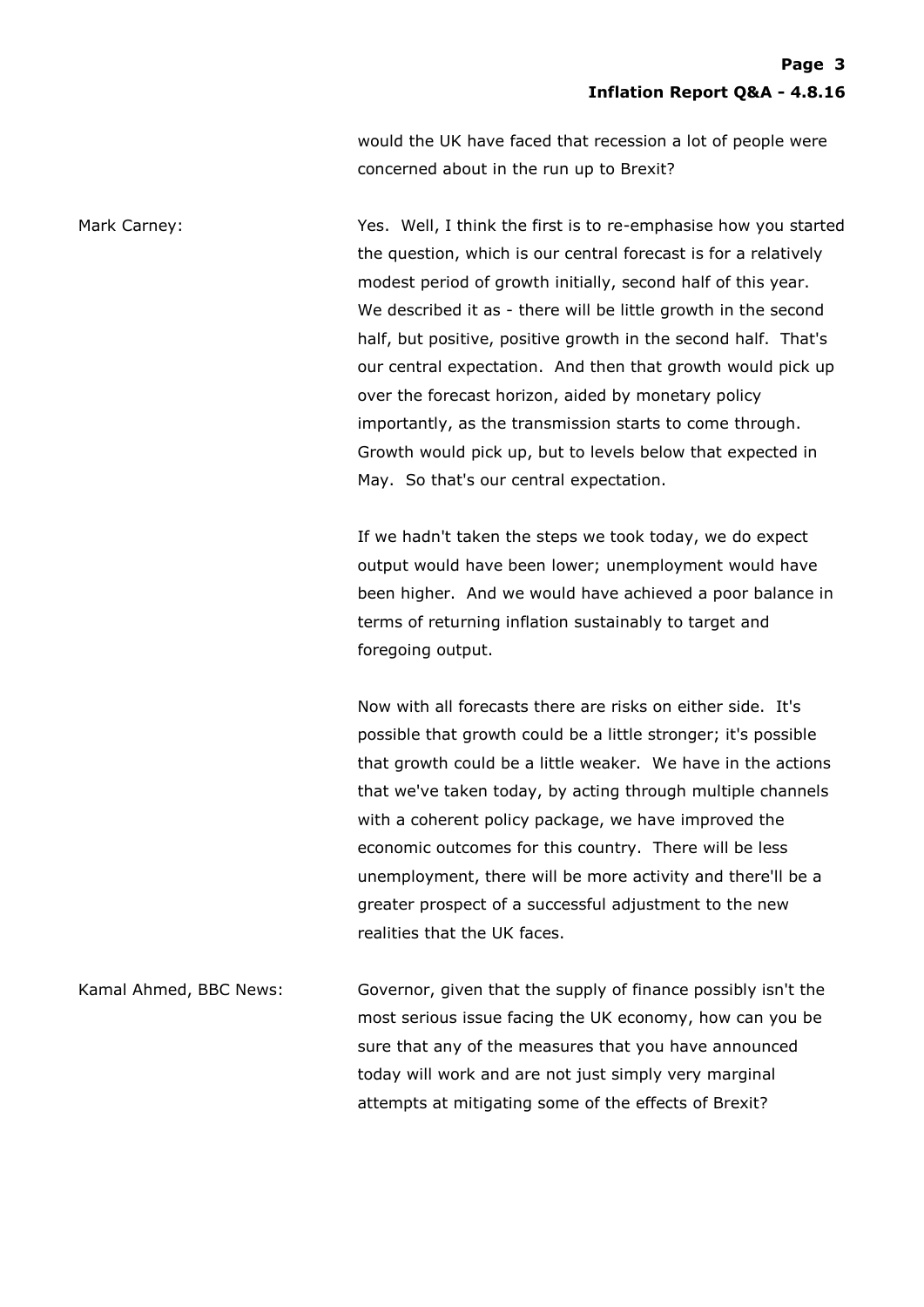And also just wondered - what's your message to savers, who must be looking at the announcements today and thinking there is no point in me saving money for the future?

Mark Carney: Well the first thing is that we're living through a time of considerable uncertainty, and one thing we can do is reduce the uncertainties over the issues we have control. We have tremendous influence over the supply of finance, the price of finance, in this economy. So the actions of the FPC a few weeks ago on the countercyclical buffer that built on years of building up the capital position of the banks have been absolutely reinforced by the actions of the MPC today, to improve the price of credit, overall financial conditions.

> And I want to stress this point, which is that the MPC didn't just pick certain stimulus measures. It sat down, it thought through, had very detailed analysis, extensive conversations with the FPC, with the PRA board, to think through how various stimulus options would interact with not just the banks but the financial system as a whole, and designed the programme in order to determine that we would get the maximum amount of stimulus to households and businesses. That's why the TFS exists.

And I will say as an aside, but it's an important aside, it's an example of the tremendous advantage of the structure of the Bank of England that we are also the supervisors of these banks and building societies, and we can really get under the hood and understand how they will react to certain policies.

So being clear about, with businesses and households, anyone watching, if you have a viable business idea, if you qualify for a mortgage, you should be able to get access to credit. This is not 2008/9/10/11/12/13 and half of 14. Okay? It's a different world. But that's enough in people's memories that it's important to take that off the table.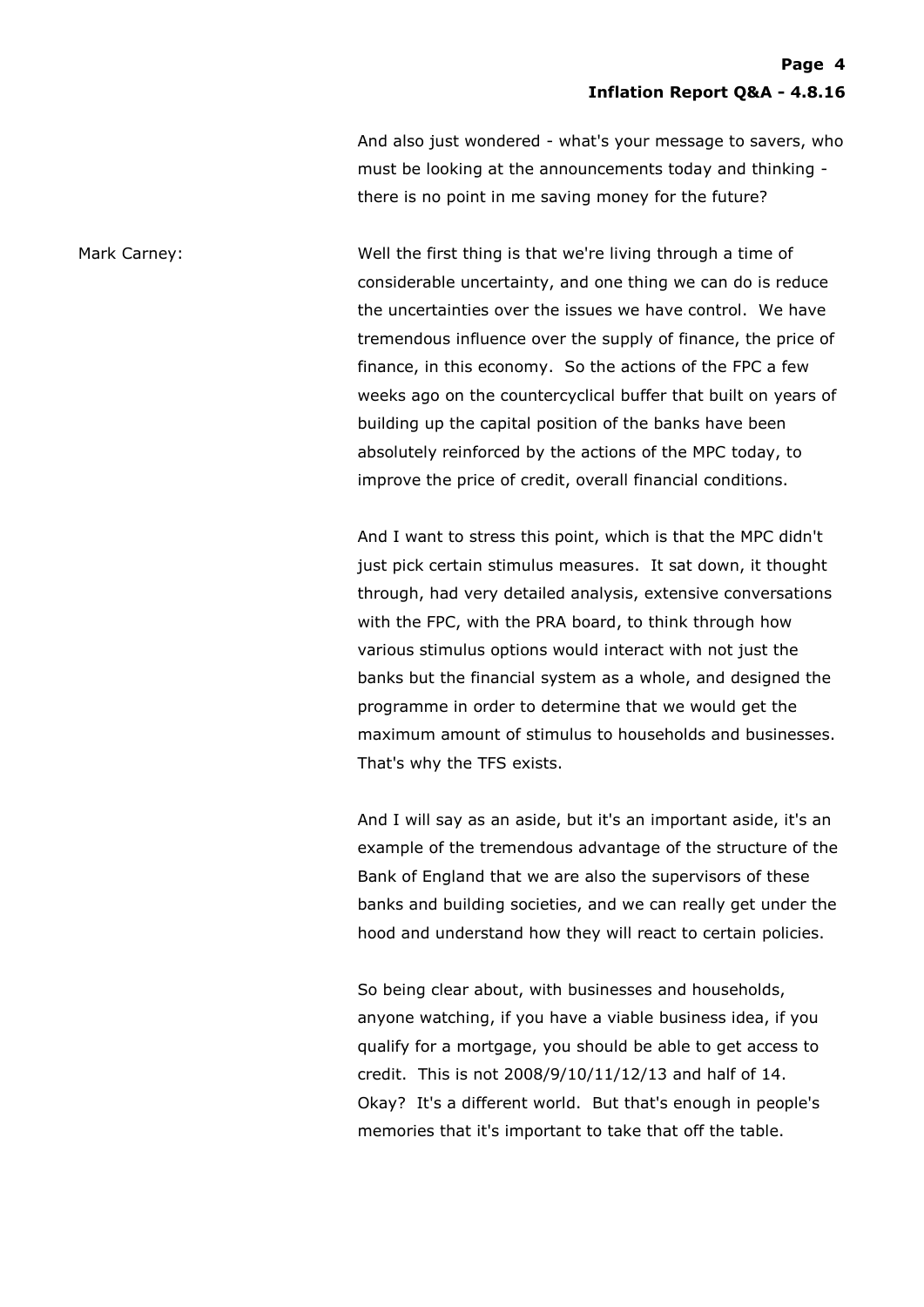Secondly, the stimulus measures we're taking are going to flow through. They're designed to flow through and we've thought it through in terms of how - and we'll be watching that they flow through. That has an effect. As with all monetary policy measures, it's an effect that builds over time. There's an immediate cash flow effect that people see, but it will build over time and have an impact over the forecast. So we can control no more and we're not going to ignore or step aside on those issues when it's our responsibility.

With respect to savers, let me first say - this is something that we think about a lot. There's a group of people who have worked hard, absolutely done the right thing, set money aside, and the returns are very low and are likely to be low for some time. That's true in the UK, it's true in all advanced economies. And the challenge is to get the economy in a position so it can grow sustainably at a higher rate.

Those decisions will be determined not by the Monetary Policy Committee, but to go to Emily's question earlier, those are the big structural decisions that will be made by governments.

We can support that adjustment, and we will. And we will ensure for savers, for pension funds, for insurance companies, for other pools of capital that ultimately are only there for the benefit of UK citizens, but for all those entities, that there will be a better economic outcome; that the economy will grow more; that there will be fewer unemployed; and that ultimately we'll adjust to this new equilibrium faster and in a better way. And that's our contribution.

Noreena Hertz, ITV News: Governor, last week NatWest and RBS talked about their concerns about negative interest rates. This is something that you yourself have expressed many concerns about in the past. Can we now definitively rule out the possibility of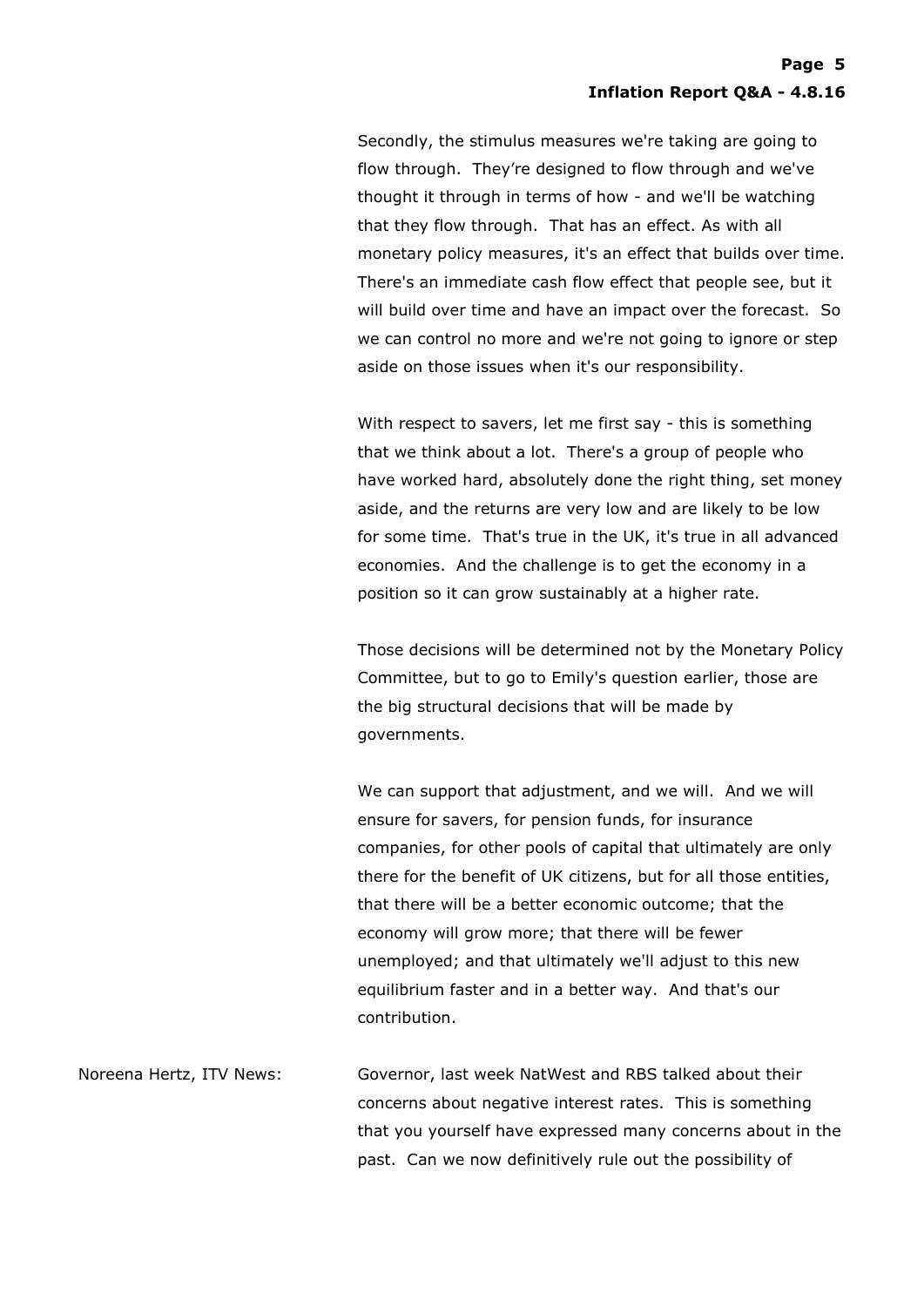negative interest rates? Because I note that in the Report you say that you are currently bound to the lowest level of interest rates being just above zero. But I noted the use of the word currently.

Mark Carney: Yeah. Thank you for the question. Look, as you might have gathered and you said in your question, I'm not a fan of negative interest rates. We see the negative consequences of them through the financial system; we've seen that in other jurisdictions. We've seen the issues with savers, it goes even further than the issues that were just raised with Kamal. We have other options to provide stimulus if more stimulus were needed, so we don't need to go to that resort. I think the MPC is very clear that we see the effective lower bound as a positive number, close to zero, but a positive number. And we will continue to be clear in our expectations on that.

> Let me say this about the banks. The banks have no excuse, with today's announcement, not to pass on this cut in Bank Rate. And they should write to their customers and make that point.

Phil Aldrick, The Times: Governor, I'll pick you up on that last point then - the banks have no excuse not to pass this on. It looks like potentially a £750m bung that you're giving to the banks through the term lending scheme. This is through reducing their funding costs against that 1% which you said is the average norm at the moment. Is it possible that you should - or are you considering wrapping this with a condition around bonuses, with any conditions around dividends, to make sure that there is a responsible approach here?

Mark Carney: Well, I'll say a couple of things. There's two sides to this. One is that what we have seen elsewhere, and what we see here as their supervisor, is the squeeze that starts to come in on bank margins that then affects the price they charge on marginal loans - this is really about the new loans that they're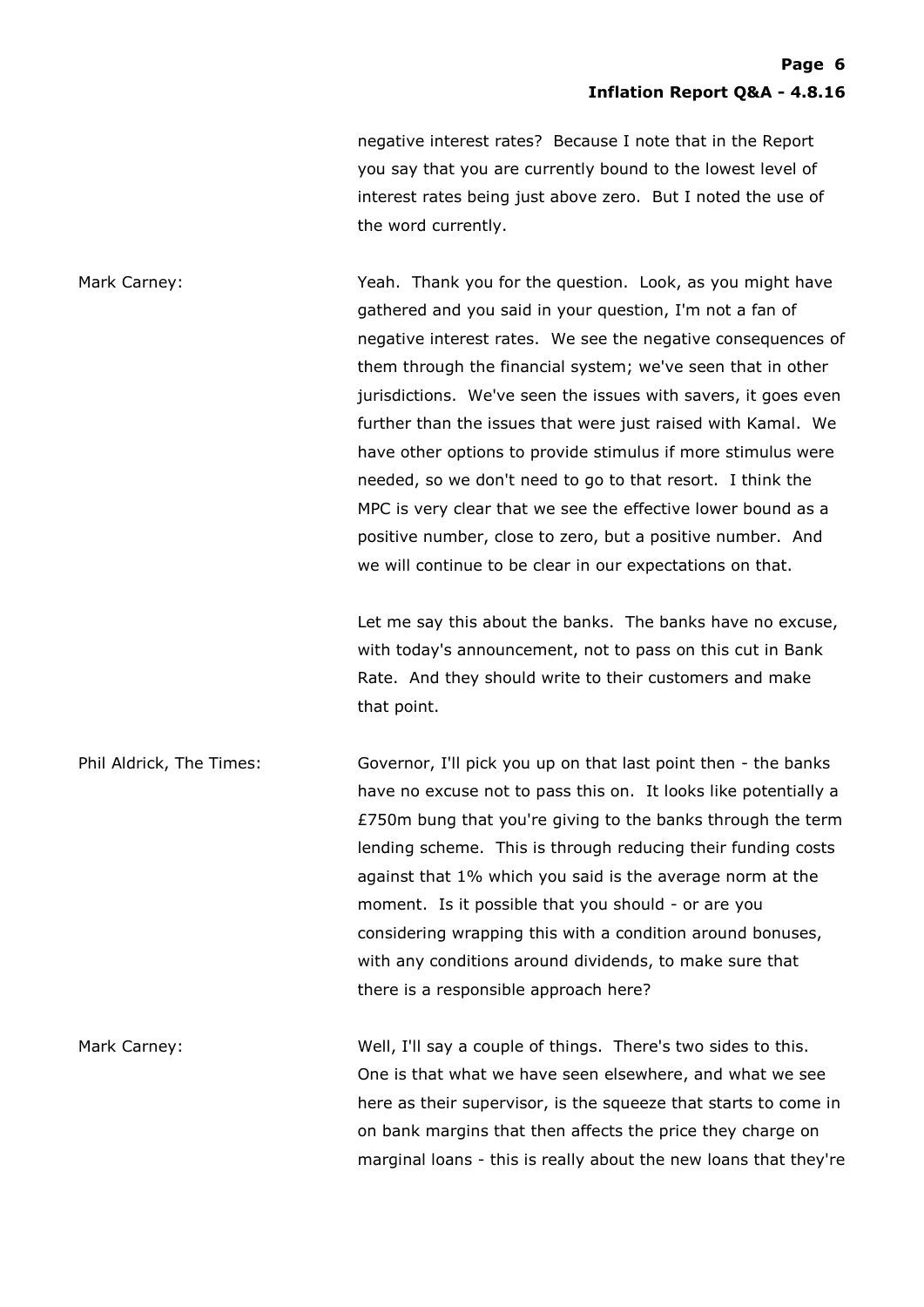making, the price they charge on new loans - that happens when interest rates get very low, very close to zero.

So we've seen this movie, we've seen it elsewhere. We've seen the sequels elsewhere. We've been monitoring this for a number of years. We have very carefully calibrated the pricing and the sizing of the TFS to neutralise this effect so that in aggregate there is no reward for the banks and there's no penalties for the banks. What there is is a facility that ensures that they can fully pass through the cut in Bank Rate to their customers.

And by the way, it's a facility that also means that we have some limited, but additional flexibility to lower Bank Rate if that's required to support the economy - again in a way that that further reduction would be passed through.

So it's offsetting a squeeze that could be there, and it's an advantage of the structure of this institution, candidly, and the MPC listening to other parts of the institution - asking the questions and then listening to other parts of the institution in that we're able to understand these dynamics and design a facility that does that.

There are penalty rates if banks reduce lending, but I would stress this is really about - and your question is about - the transmission of those Bank Rate cuts to the real economy, as opposed to a scheme to incentivise certain amounts of lending. That was the old FLS; this is designed for a different purpose.

Larry Elliott, The Guardian: In his letter to you today, the Chancellor said he was prepared to take any necessary steps himself to boost the economy over the coming months. If he was to issue infrastructure bonds at public investment, would you have any objection to using the asset purchase facility to buy those bonds?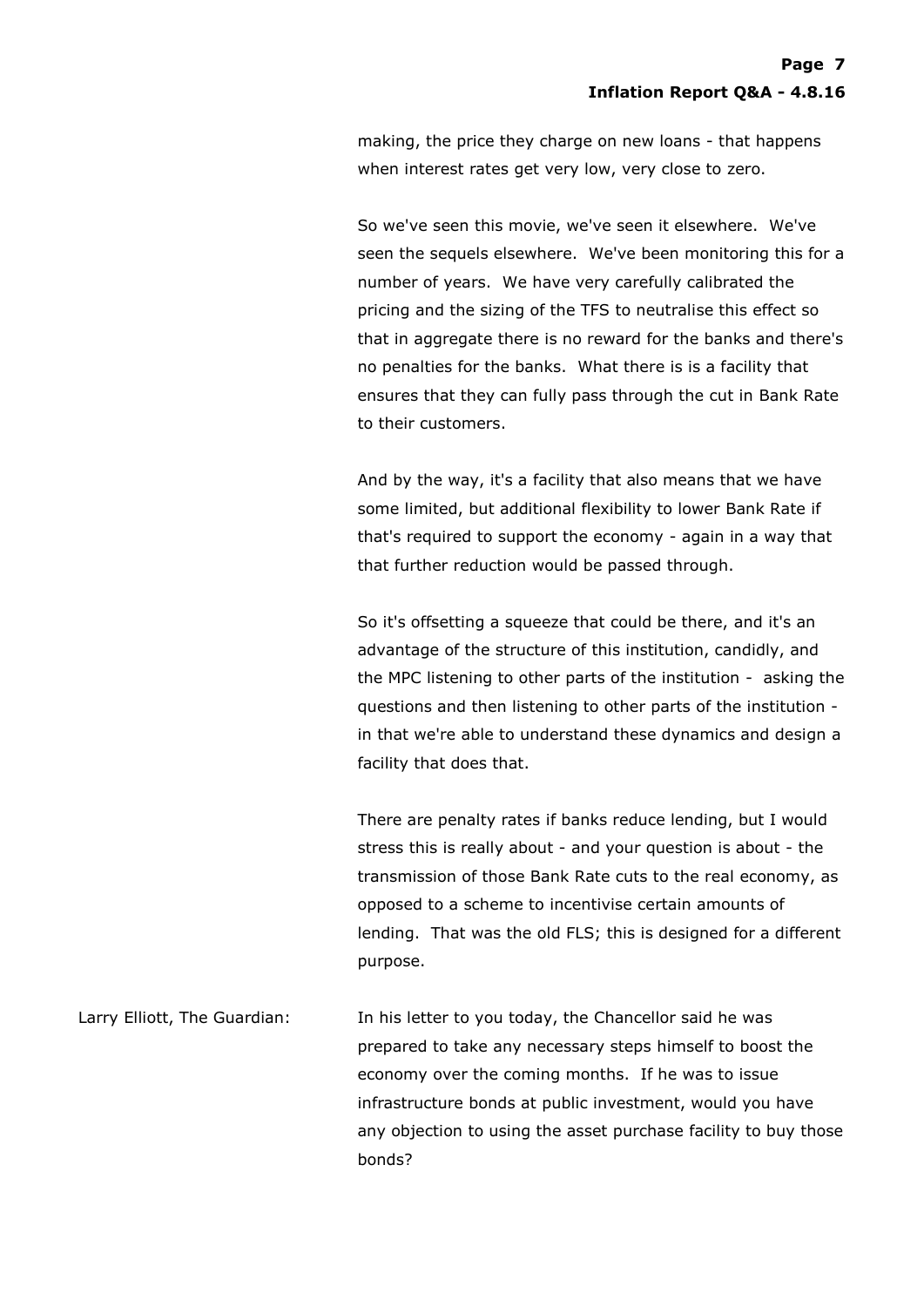Mark Carney: Well, the first thing I'll say is that, as you'd expect, since the Chancellor was appointed, he and I have met a number of times to discuss the economic situation, to discuss policy options. As you would expect, as you know, the Chancellor himself - or whoever the Chancellor is - he or she is - knows the broad outlines of an MPC decision prior to that decision, and of course in the case of this decision, where there's an indemnity being given for the asset purchase facility, we had extensive discussions of the possible decisions of the MPC.

> So we're fully aligned in terms of, he's fully informed in terms of the MPC's thinking and the broader Bank's thinking about what we can do to support this adjustment process. As you rightly know, he has been clear that he's willing to take any necessary steps to support the economy and reduce uncertainty. Those are the decisions for him and for the government, and they operate on a different timeframe.

> With respect to - and we're not privy to those decisions, and as you can see in the forecast we make no assumption about any change in the stance of fiscal policy, for example - in the forecast, as per convention, as we always do.

> We think - the MPC thinks this is the right package for today, so it's not appropriate for me to commit that we would countenance doing something else beyond what we have said. And the one thing we have said is that for a majority of members of the MPC, if the data over the course of this year comes in broadly consistent with the forecast in this Inflation Report, they would expect to move Bank Rate to that effective lower bound, just above zero.

Andy Bell, Five News: Governor, just to go back to the source of all this, drawing on all your experience, just how extraordinary was the problem with which you were presented by the Brexit vote?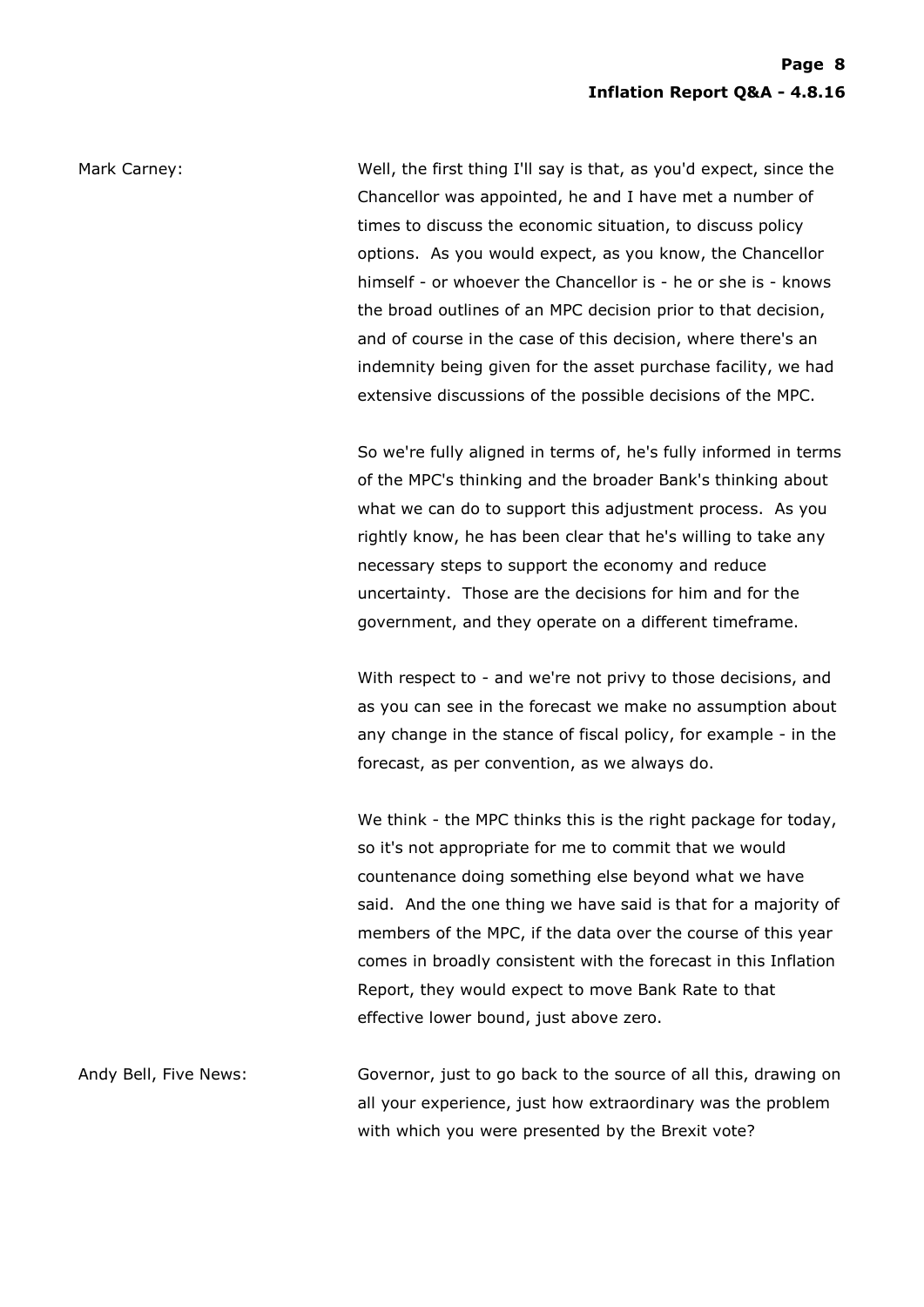Mark Carney: Well it's an unusual situation in the sense of it is a very large identifiable supply shock. You know, the biggest news on the horizon is there will be an adjustment to the supply potential of the economy. I would distinguish that there is an adjustment with the changed relationship with the EU and then there's an adjustment which may happen at the same time, or maybe slightly after, with expanded relationships with the rest of the world. So we have to think about that supply shock and how that affects the economy today. That's a relatively unusual situation.

> What isn't necessarily unusual is to be in a position where there is a trade-off between supporting activity and the time horizon over which a Monetary Policy Committee returns inflation to target. And one of the advantages of this system - I speak having been operating in another system - one of the advantages of the system here is that we have to be very upfront and transparent about how we've thought about that, which disciplines the Committee. And we come out and are clear over what horizon we're going to bring inflation back and how we're going to support the economy.

> So unusual is the supply shock, the trade-off isn't that unusual. The third aspect, which is somewhat unusual or exceptional, to use the language I've used today, is the fact that, given interest rates are relatively low and given what we now know about the interaction of conventional and unconventional policy with the financial system, it has been relatively unusual, or it has required some creativity, or innovation in terms of the design of the package in order to get the right amount of stimulus in a way that will really affect underlying financial conditions.

David Smith, Sunday Times: Governor, one of the responses you may get to this from people who supported Brexit and maybe even from some former MPC members, is that this was an overreaction, or is an overreaction based on fairly limited evidence, and that it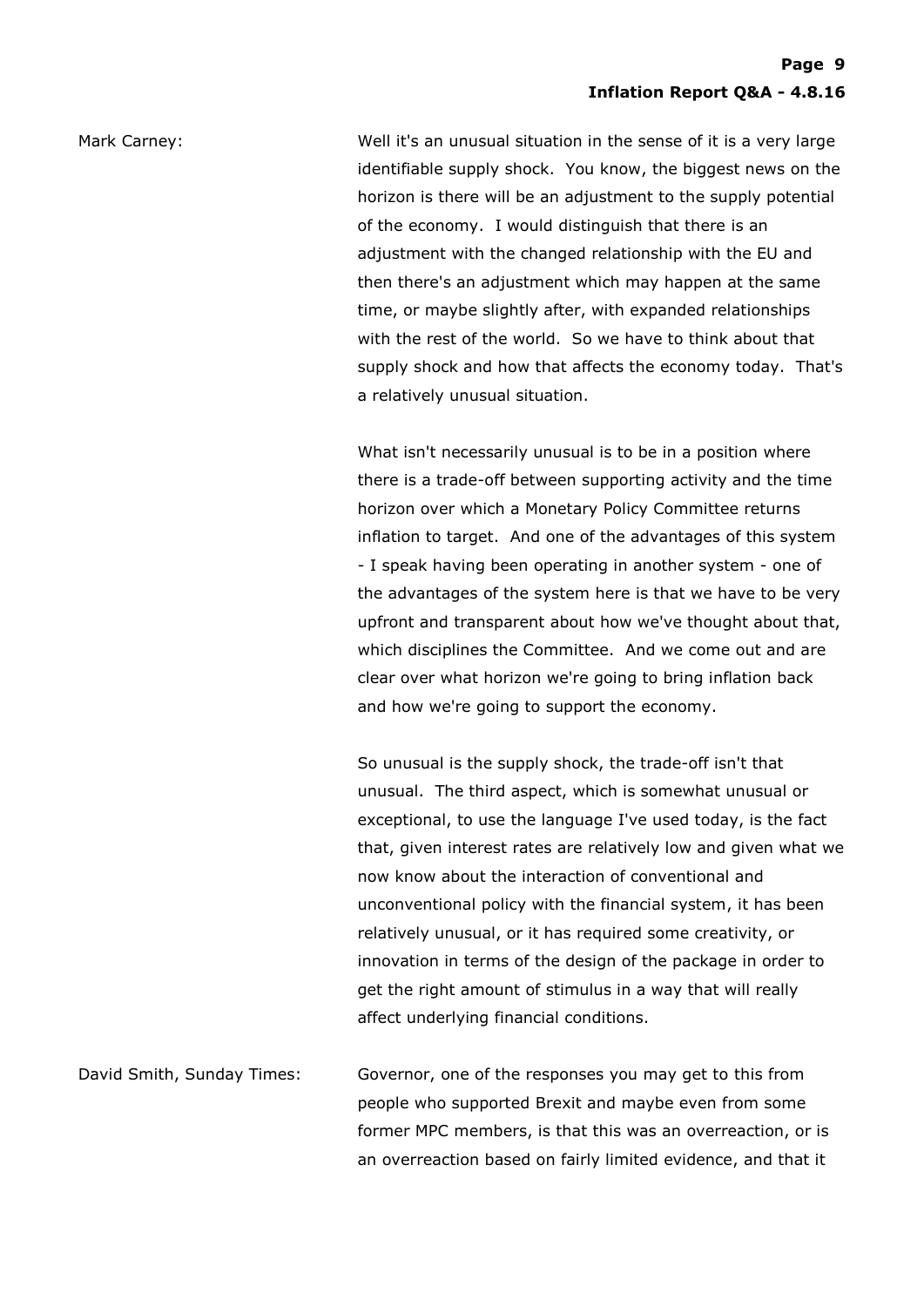could even undermine, rather than boost confidence, because of the scale of the Bank's actions. How do you respond to that?

Mark Carney: Well, look, this is the appropriate response to the economic conditions in which we find ourselves. This is a response which will make this process of negotiation, transition, ultimately Brexit - it's going to support it, it's going to make it more likely to be a success, not just in the longer term, but in the nearer term, it's going to help with adjustment.

> There is a great degree of uncertainty, it's entirely understandable that there is, there's uncertainty about the eventual model that we will have with the European Union, there are a number of options on the table. Whichever model is chosen itself will require some degree of adjustment in the economy and that brings its own effects on growth and productivity for a period of time.

> We are seeing - and I'm going to ask Ben Broadbent to expand on this - we are seeing these risks manifest in a wide variety of indicators, indicators which actually in many cases are better indicators of what's actually happening in the economy than hard data, so-called hard data. And there is a clear case for stimulus and stimulus now in order to be there when the economy really needs it, to have an effect when the economy really needs it.

So this is about cushioning the shock, supporting the adjustment, taking uncertainty off the table and ultimately making this a success. But I might ask Ben to speak a bit to some of the data, to go into it.

Ben Broadbent: Perhaps I can say to start with that there are sort of, in the information we get, degrees of hardness if you like. Even the early official estimates of GDP I wouldn't describe as totally hard, in the sense that they get revised for many years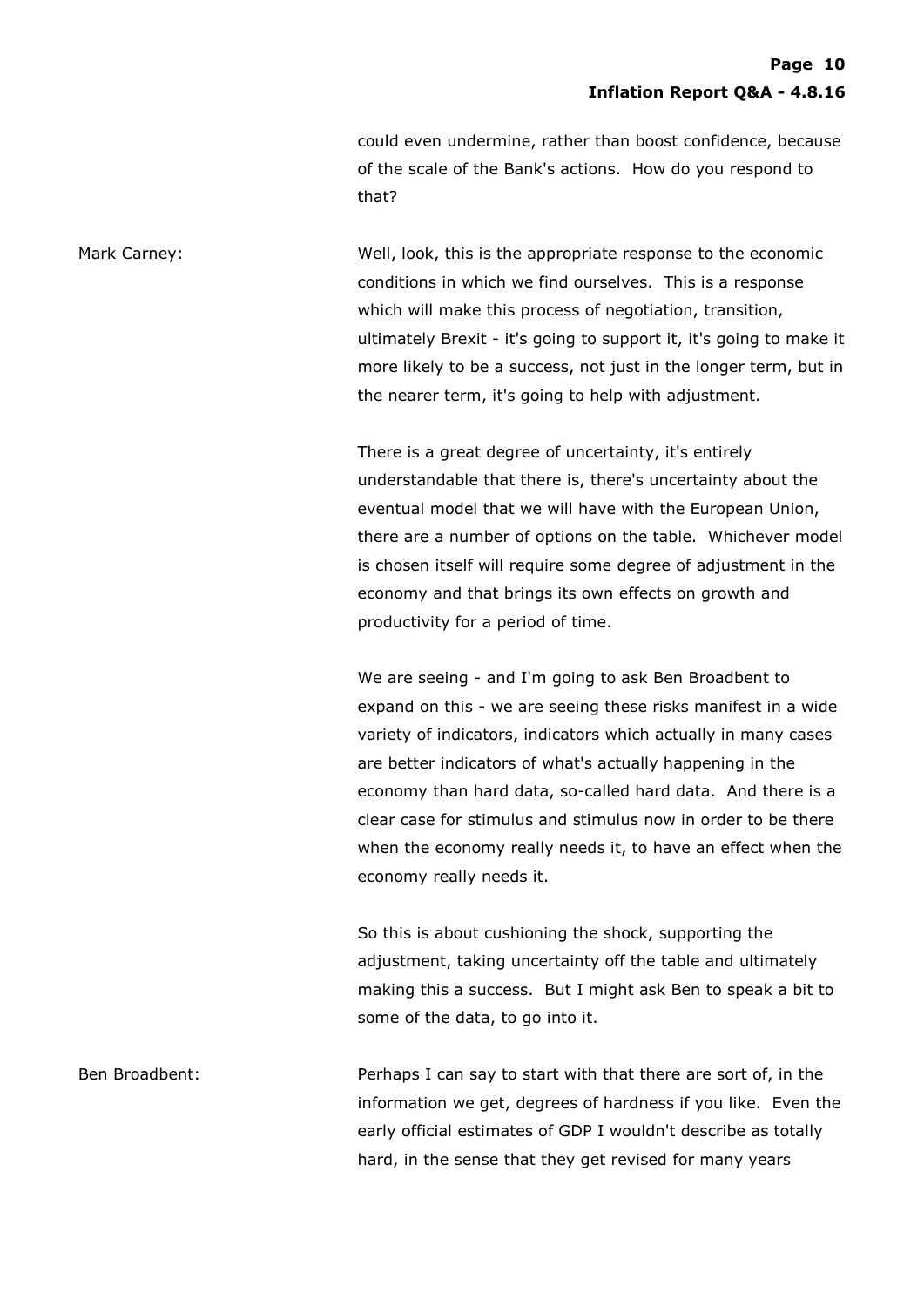afterwards. And many of these surveys continue to have information about what that final estimate of GDP will be many years from now, even after the ONS has started publishing its own earlier estimates.

If you look at the chart on page 22, the top of that page, this is one of the more reliable indicators of activity, the CIP Surveys. We've weighted the sectors here into one single series, or rather two - one for output, one for expectations. These are the steepest falls in both those series we've ever had, and they are both of them at levels we haven't seen since early 2009.

They are reliable indicators, these and a few other surveys. And I would point out that if you took them at face value they would suggest the economy is actually contracting. Now we've aimed off that, and we've aimed off it precisely because on occasion, even for these surveys, big shocks can lead to over reactions of things like this, and in particular the other confidence indictors. But we would need them to recover in coming months to meet the forecast we have, which is for a little bit of growth during the second half of the year.

So I don't think it's premature to have acted in the face of weakening in these output surveys, weakening employment surveys, steep falls in some of the investment intentions against a backdrop in which investment was already falling, and also pretty steep falls in indicators of housing market activity.

Louise Cooper, Freelance: I was on Radio 2 yesterday and a saver, a lady - doing a question and answer session actually for ordinary people, what this meant for them. And a lady, I think she was called Lucy called in and she said - I've got six grand of savings, what do I do with them? What are your models assume she does with them? Do you assume that savers spend their money? Do you assume they're forced into riskier assets?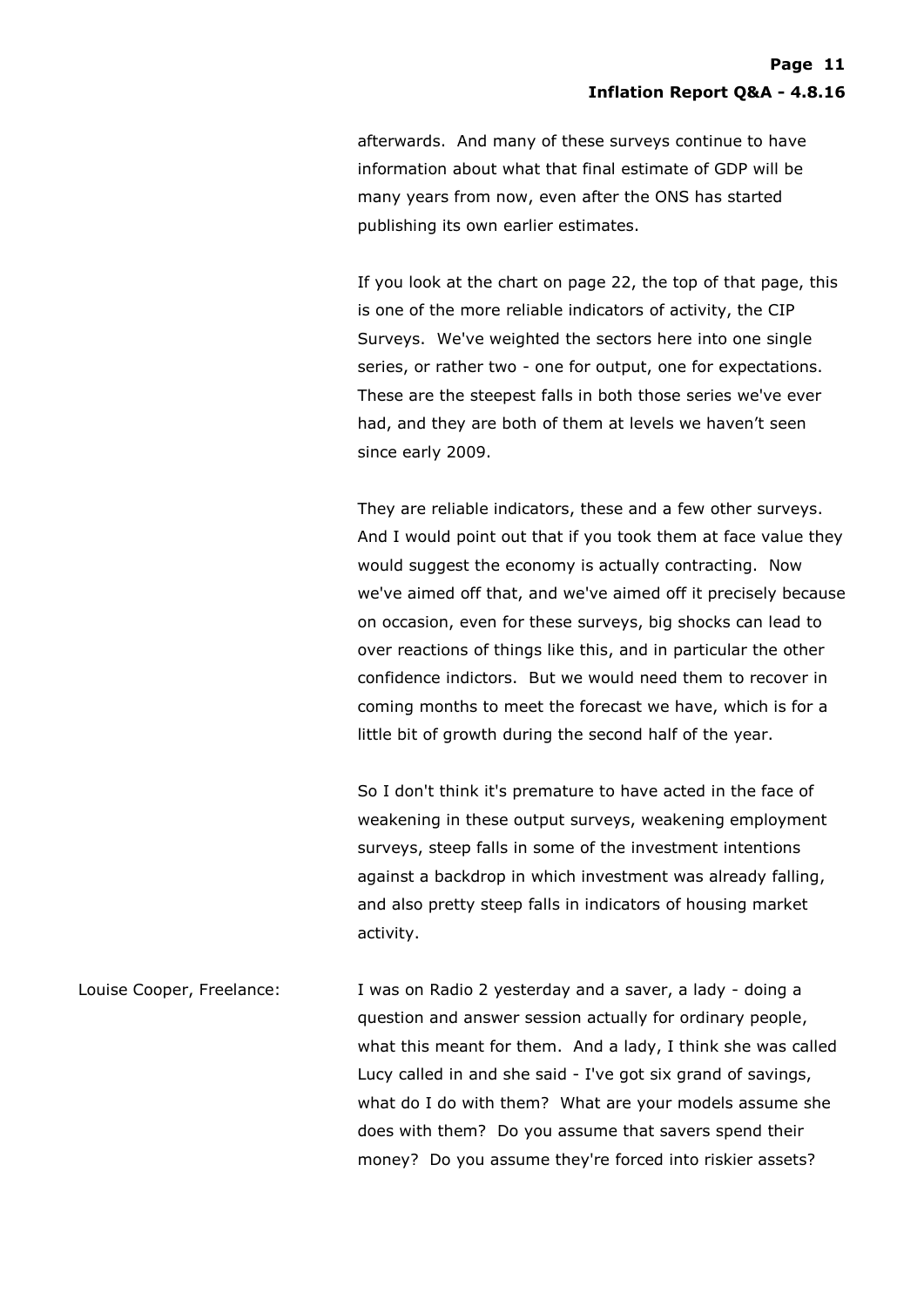What do you want them to do with their savings, which if your inflation forecasts are right, are earning substantially less than inflation over the coming years and their purchasing power is going down?

Mark Carney: Well, the first thing is our models and the way we look at the economy is we look at it in aggregate, because that's our responsibility is to target aggregates, aggregate level of inflation; keep it low, stable, predicable, that 2%. That's the core of our responsibility. But in doing that, to do it in a way that minimises impacts on output - how much activity in the economy - and employment.

> And we're faced right now with a forecast after a substantial stimulus package where the unemployment rate goes from 4.9 to 5.5%, that's more than a quarter of a million people losing their job, after stimulus. Okay. Should we ignore that? Should we have more - I'll get to the point, but should we have more people lose their job in order to target a different part of the economy? Should we have a poorer outcome for the economy at a time when there's great uncertainty? Should we change the way we manage our responsibilities to aim off what we are statutorily obligated to do, which is to manage this trade off to achieve the inflation target over the medium term?

> That's not the judgement of the MPC, every single member of the MPC's view was that this economy needed stimulus now. Different views on different degrees of stimulus and packages, but everyone viewed that it needed stimulus now.

> I fully recognise - we fully recognise - that a long period of low interest rates puts savers in a very difficult position. And fully recognise that there is a difference between individual savers and institutional savers, the pension funds, the UCITS, the insurance companies.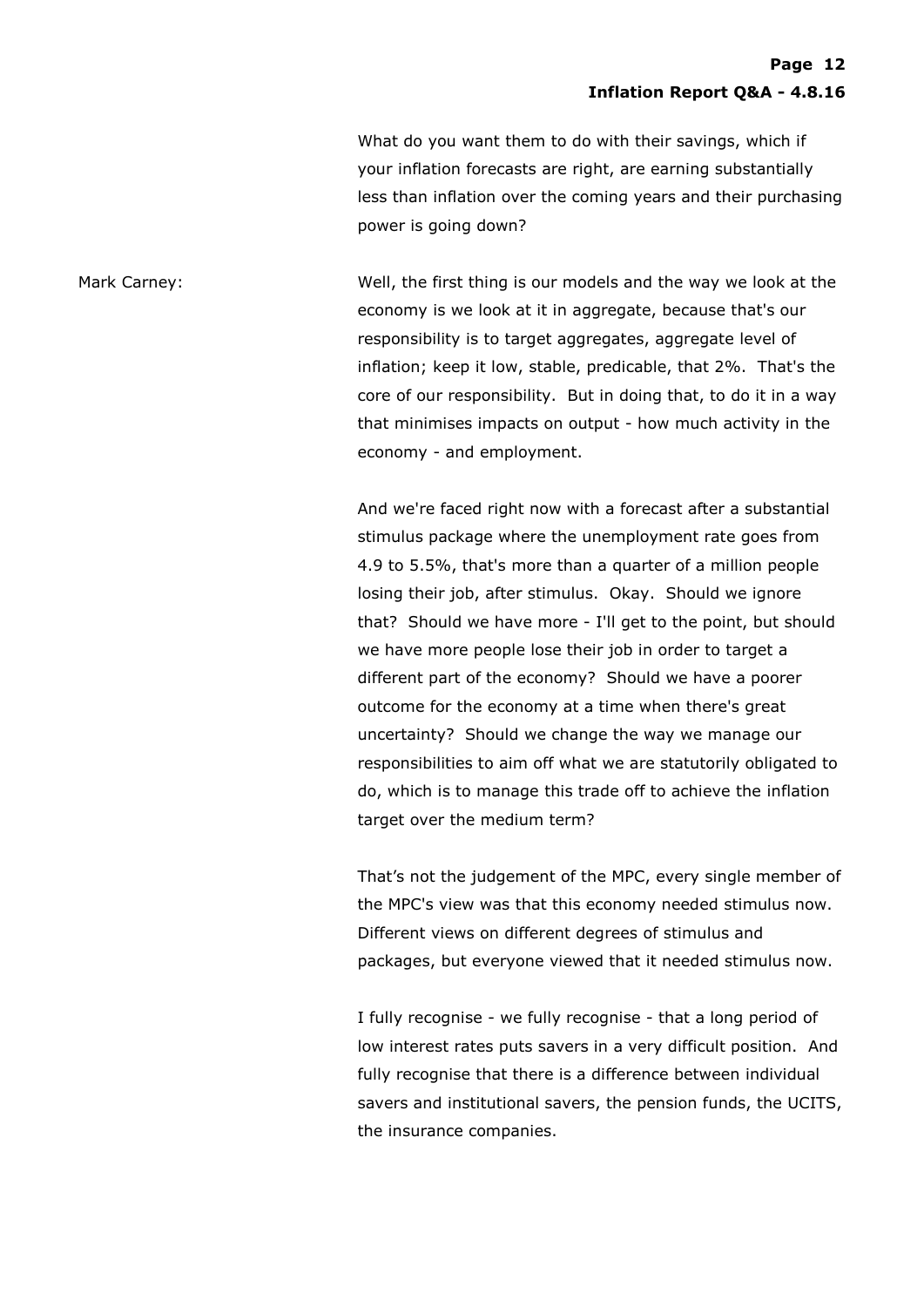We do expect those aggregates - and what we do see for those bigger institutional savers are the moves into riskier assets, longer dated government debt, into corporate debt if they had government debt, into equities if they had corporate debt, from equities into hard assets if they had equities and on and on. And that supports the economy, that makes it less likely that we will have a very long period of high unemployment, low output, and very low interest rates. So we recognise the challenge, ultimately this lessens the challenge for the economy as a whole.

I'll say one last thing, which is that, when you step back, as we must, and look at the global economy as a whole and what's happening to interest rates in the global economy as a whole, there are a variety of forces. Some of it's the legacy still of the financial crisis; some of it is broader demographic forces; some of it's the rise of China and other economies - a variety of factors which are all pushing down on global interest rates globally. And we're faced with the choice that as that - and I'm sorry to use jargon - but as the equilibrium interest rate goes down, and in fact in many jurisdictions goes negative, we're faced with a choice of either ignoring it and then running monetary policy too tight and unnecessarily contracting the economy - unnecessarily, missing our mandate - or adjusting with as smart stimulus as possible, that is as effective as possible, goes through multiple channels, which doesn't just go through the channel that directly affects the saver, but goes through multiple channels which doesn't lead to negative interest rates, to go to Noreena's question, in a way that can support growth. And that's the judgement that we have made today.

Hugo Duncan, Daily Mail: Thank you. Governor, I note that you discussed cutting rates immediately to the effect of lower bound and the majority thought that that could be done now. You didn't in the end; is that because you wanted a unanimous decision on rates? I note that the decision to buy government gilts was not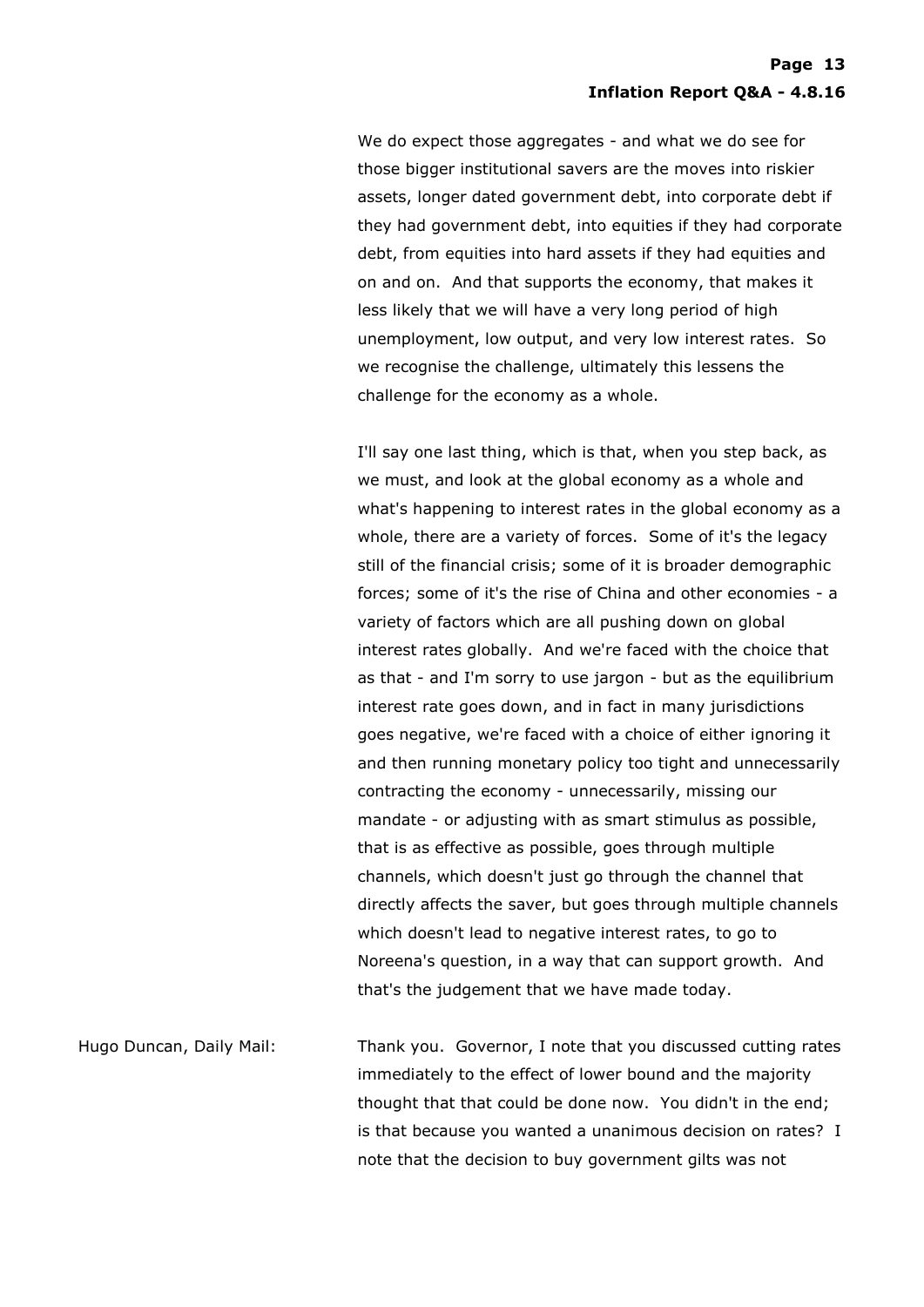unanimous because there were concerns among three members that recent surveys overstate the weakness of the economy. Were you trying to give a unified decision on interest rates at least, hence the reason why there was just the quarter point cut?

Mark Carney: Well, there are two reasons. The first is that we were able to provide the stimulus in other ways. And we saw value in having a package of measures, as opposed to relying on one measure alone. Why is that the case? First, it goes through multiple channels, Bank Rate at the short end, gilt purchases long end, corporate bonds through a new channel and then the TFS, making sure those Bank Rate cuts get across.

> So multiple channels, complementary, mutually reinforcing, stronger as a result. And by the way all of this backed up by some other technical decisions of the FPC around the leverage ratio and countercyclical capital buffer, important technical decisions.

> So value in having a package, and also the reality that we will have another meeting in September, another one in October, another on in the December, and we will get more data. And as we said, if the data is broadly consistent with the forecast, the majority of members would expect to act during the course of this year.

> I would stress that on all elements of this package we have scope to add if that were necessary. And we would do so, but only to the extent that it's consistent with our remit. So it is a very much contingent on how the forecast evolves.

Live Squawk News: Listening to your response about other central banks and the actions they've taken, having looked at other central bank decisions, did that affect the MPC's decision to deliver a bigger package now, as opposed to wait and see where the

Harry Daniels,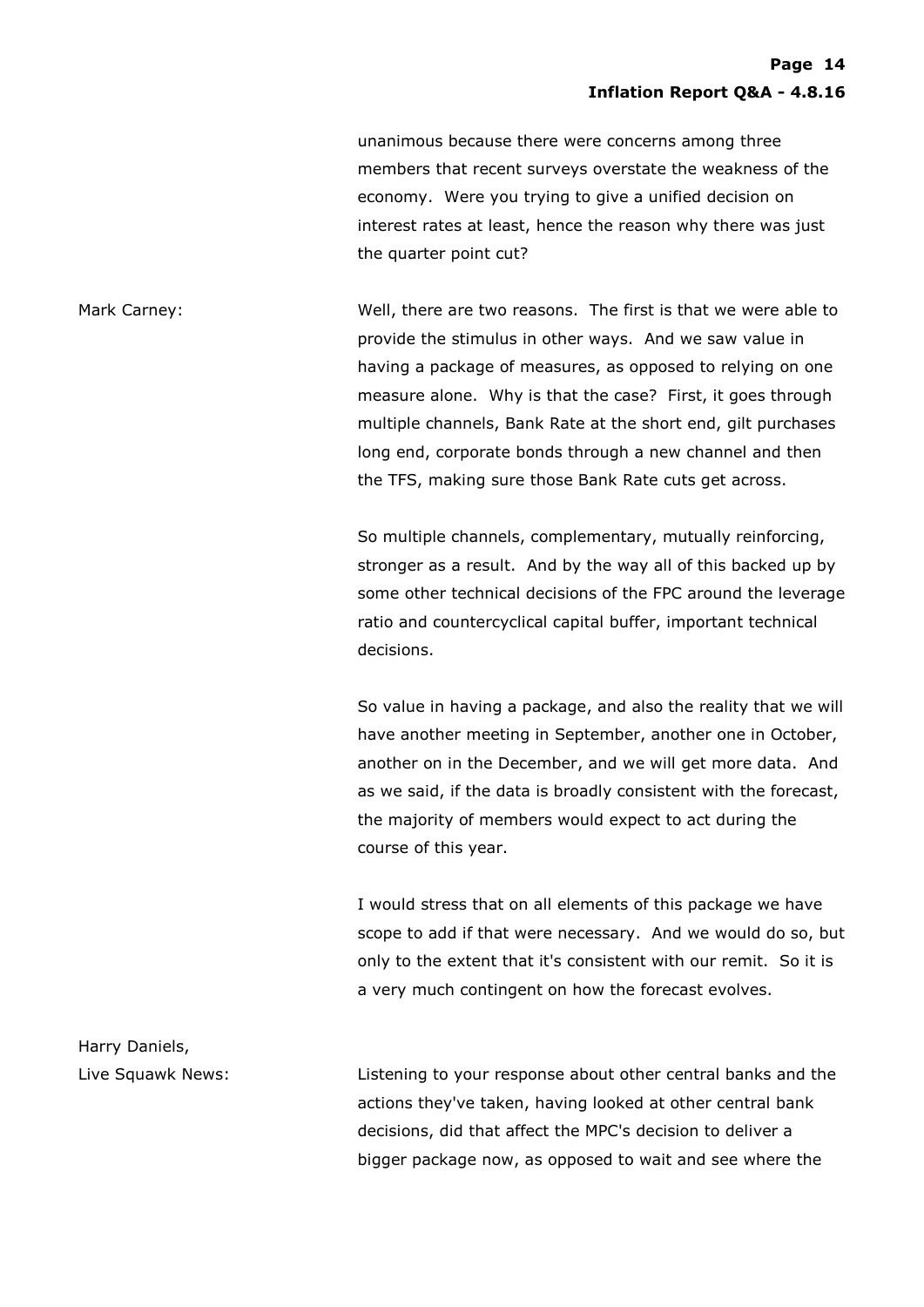data went? And also, is there a yield limit at which government and corporate bond buying will be capped as in the ECB and the way they work their bond buying scheme?

Mark Carney: Well, the answer to the second is no. And the answer to the first effectively is no as well. You know, we're influenced by conditions here. This is a package which targets the domestic economy, that's where the big adjustments are going to take place. We've already had a notable exchange rate adjustment which will help the external sector; we do see the external sector as importantly contributing to growth. We do see the current account deficit likely halving over the course of the forecast horizon. But it's the domestic economy which likely will need some support from monetary policy. And that's why we designed the package as we did.

Szu Chan, The Telegraph: Just a follow up question on the Term Funding Scheme. On the one hand you say this scheme was specifically designed to help banks with their net interest margins to ensure that all the benefits are passed onto households and businesses and there should be no excuses. On the other hand, we've already seen lenders increase their tracker margins on mortgages. So what conversations or reassurances, if any, have you had from the big lenders that the benefits will be passed on to borrowers as well as the potential costs to savers?

Mark Carney: Well one of the things - I mean Szu, we did not discuss any monetary policy measures we were considering taking with anyone in the financial system in advance, as you would expect.

Szu Chan, The Telegraph: But they were concerned, and they voiced it you know through the media about the potential impact?

Mark Carney: Look the concerned voice, as I interpreted it, was concerned about negative interest rates, and we're not intending to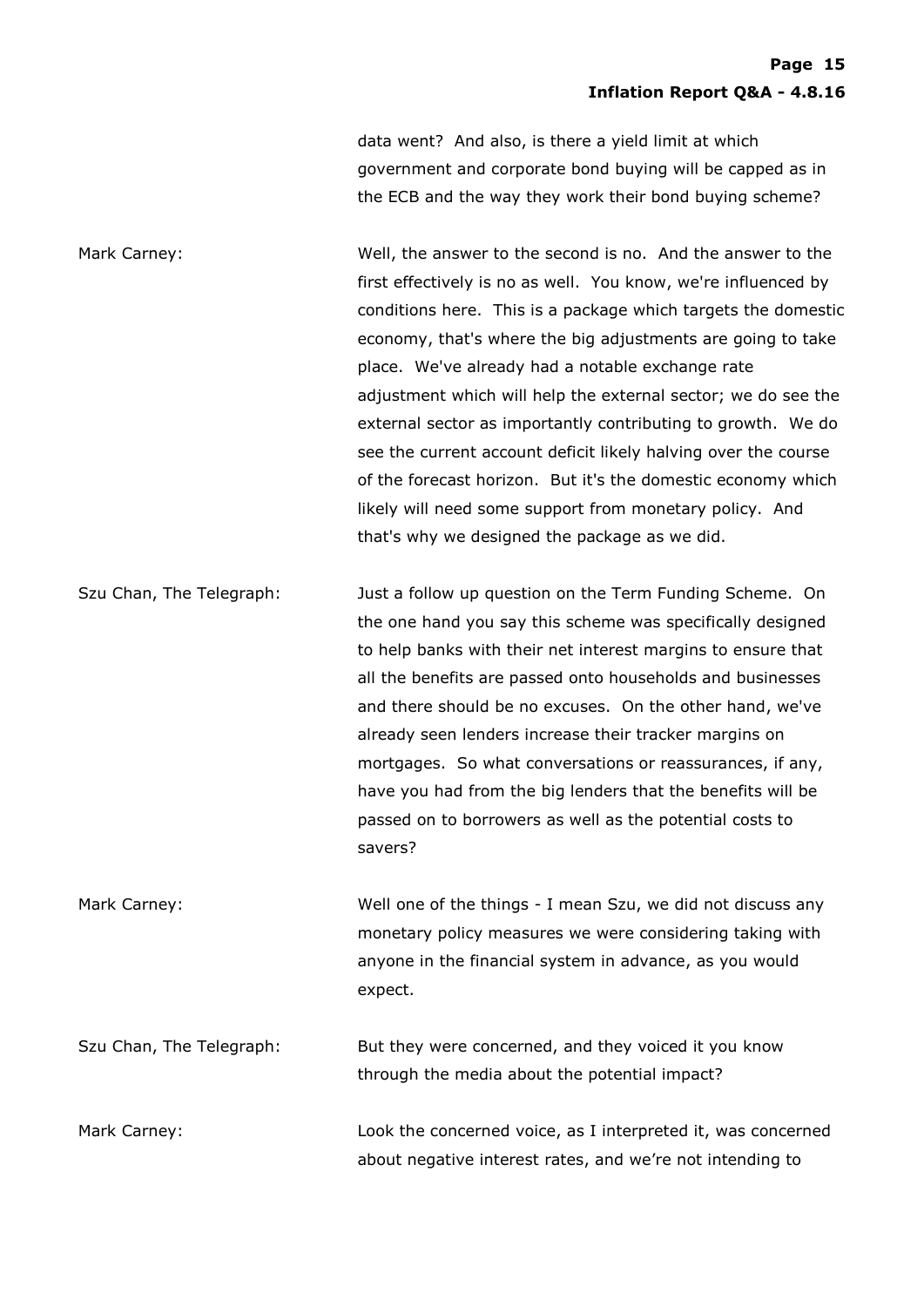move to negative interest rates - at least well, I'm not intending to move to negative interest rates.

There are legitimate concerns about this compression. We've seen it in other jurisdictions; we understand the dynamics of it. Effectively think - I mean you understand the point, but it's hard to see deposit rates and one wouldn't want to see deposit rates go below zero. So there is value to having some offset, and we have very good line of sight into what that offset should be and that's how we've designed it.

I'll say one thing, which is there are some legacy mortgage products that existed prior to the crisis and are still around that were mispriced. You know, some people have very good mortgages and they should hang onto them. And I can understand why some financial institutions are no longer providing - or have made adjustments to the pricing of those products which were mispriced and consumers rightly took advantage of that. So we're not talking about that, but we're talking about making sure that this comes forward.

And look, be clear. We expect that that is what's going to happen. The economic incentive is going to be there; the competition is going to be there. If you're shopping around and you're not getting keen pricing, go to another bank or building society. And you should because they all have access to this facility.

Ben Chu, The Independent: Governor during the referendum campaign you warned that a technical recession was a possibility as a result of a Brexit vote. Your pro-Brexit critics said that was inappropriate because they said it assumed no countervailing stimulus from the Bank of England. Now today's forecast they don't have a recession forecast in them, but the strong implication is that's because you have stimulated. So the question is - do these forecasts vindicate you or them?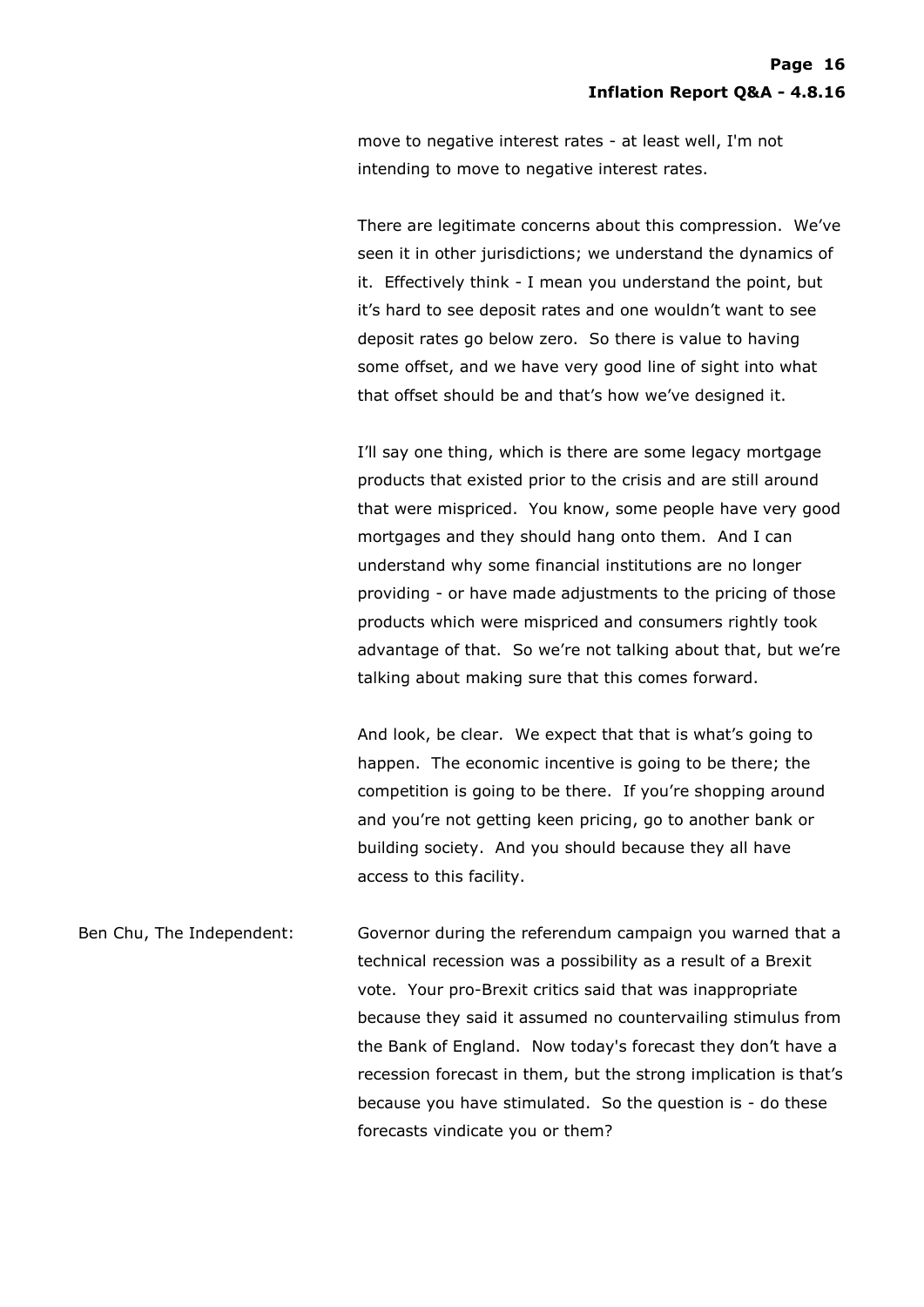| Mark Carney:            | Well, Ben you're a sophisticated reader, as everyone is here<br>obviously, but a sophisticated reader of inflation reports. And<br>you know that on the GDP forecast we have a fan chart which<br>there are probabilities around. I am quoting you the central<br>expectation - the most likely outcome we expect - a little<br>growth in the second half of this year, gradually picking up to<br>relatively low rates over the forecast horizon, a cumulative<br>2.5% reduction in the overall level of GDP relative to what we<br>thought in May. Now that growth could be a little higher or it<br>could be a little lower, I'll let you get out the ruler and figure<br>out the probability that it goes below zero.<br>And that's a forecast with stimulus and so you can - if you<br>can follow the logic, you can make your own conclusion. |
|-------------------------|-----------------------------------------------------------------------------------------------------------------------------------------------------------------------------------------------------------------------------------------------------------------------------------------------------------------------------------------------------------------------------------------------------------------------------------------------------------------------------------------------------------------------------------------------------------------------------------------------------------------------------------------------------------------------------------------------------------------------------------------------------------------------------------------------------------------------------------------------------|
| William James, Reuters: | You talked about monitoring the flow through of this stimulus,<br>you mentioned it several times. I wonder if you could give us<br>more details of exactly how you will monitor that, what<br>criteria you will use and what levels would be acceptable?                                                                                                                                                                                                                                                                                                                                                                                                                                                                                                                                                                                            |
| Mark Carney:            | Yeah well we look at overall - I mean, we supervise the banks<br>themselves, and banks and building societies on an individual<br>basis. We have virtually, if we want, real time knowledge of<br>where their net interest margins are going, where their<br>profitability is going. And we're able to assess that both on<br>an institutional - but what we're really interested is on an<br>economy wide basis, so the sector as a whole. So we'll be<br>watching that.<br>Now the net interest margins of the banks will be affected by<br>a few factors. One is the pricing of this and the existence of                                                                                                                                                                                                                                        |
|                         | this facility. The other is actually the economic implications<br>of the package as a whole for the performance of the<br>economy, the degree of impairments of loans which flow<br>through. So we will look at that.                                                                                                                                                                                                                                                                                                                                                                                                                                                                                                                                                                                                                               |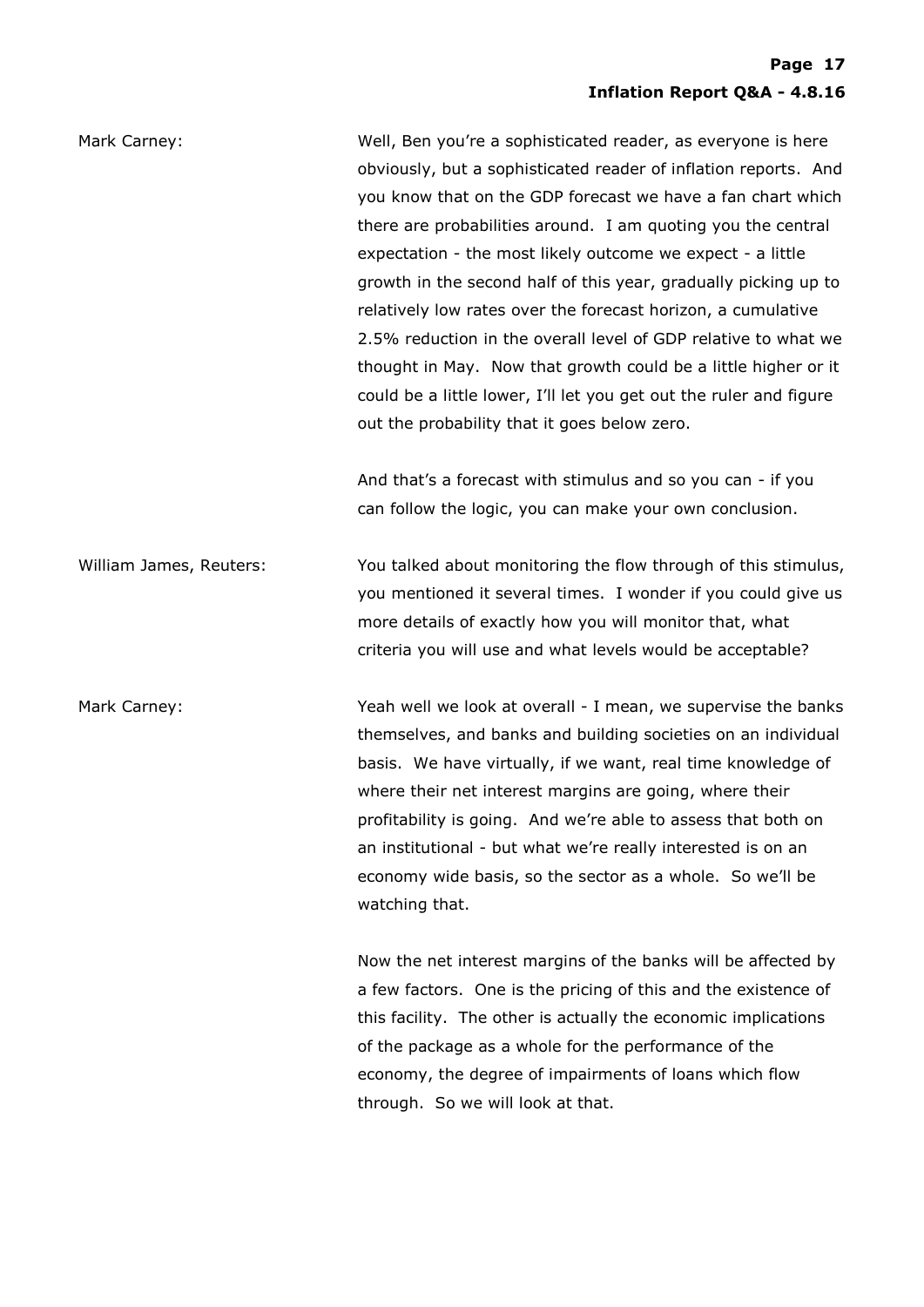We're not going to act as a shadow FCA on this. We'll look at the aggregate effects, the economics are there. It's there for a reason, it's there because there is an issue. To be absolutely clear it's there because there is an issue; the banks aren't making this up. But it's priced in a way that neutralises it so that it can be passed on, and we do have competition in the banking building society sector and we would expect to see that move forward.

Geoff Cutmore, CNBC: Governor, there's clearly been a reaction in sterling today to the announcement, but given the announcement as it stands and the package of measures you've taken, the Bank is quite relaxed about the inflationary implications of that decline in the pound that's happened so far. But can I ask you - is there a size of decline or a proportion of decline in future for sterling that would raise alarm bells for you? Or perhaps a type of market behaviour that the pound is experiencing that would raise concerns?

Mark Carney: Well, you know, we're an inflation targeter, not an exchange rate targeter, so having a flexible exchange rate is an important element of the monetary policy framework, it's an important element of the overall policy framework in this country. It's served the country well and it helps with adjustment. But the stimulus that we've designed has been targeted not at the exchange rate but at the domestic economy in order to support the domestic economy. And we would expect to see it flow mainly through that. That's the first point.

> The second point is we have spent a lot of time analysing and thinking through the pass through of changes in sterling to the inflation rate and what we have seen, and what we have learned since the financial crisis, has been that that pass through tends to be protracted; it takes place over a number of years. And in fact it's that which creates the sharpest bit of the trade off over the forecast horizon, the reason inflation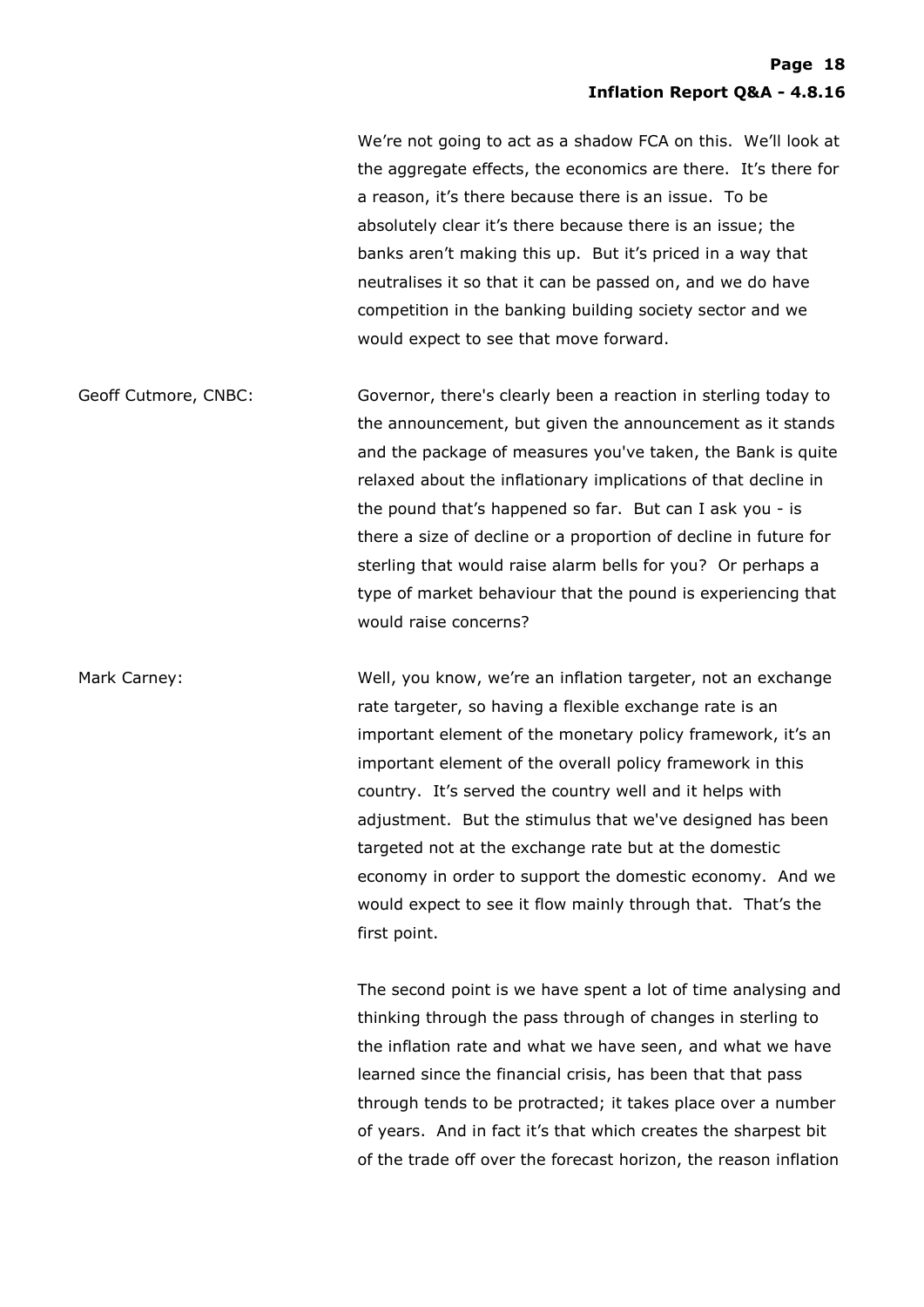|                        | is at 2.4%, not below 2% in year three is entirely in our view<br>because of the pass through of past depreciation of sterling.<br>So we're making a judgement about looking through that so<br>that we're sustainably returning to target.                                                                                                   |
|------------------------|-----------------------------------------------------------------------------------------------------------------------------------------------------------------------------------------------------------------------------------------------------------------------------------------------------------------------------------------------|
|                        | Now there's a limit to which we would do that. We didn't<br>reach - obviously we calibrated this package appropriately in<br>the judgement of the MPC to balance that trade off, but it<br>shows that there are - the existence of that shows that there<br>are limits to where we would go in providing additional<br>stimulus domestically. |
| Geoff Cutmore, CNBC:   | Is that a 10% decline from here or ?                                                                                                                                                                                                                                                                                                          |
| Mark Carney:           | That sounds like a follow up question.                                                                                                                                                                                                                                                                                                        |
| Facilitator:           | We have loads more who haven't asked a question yet I'm<br>afraid.                                                                                                                                                                                                                                                                            |
| Catherine Boyle, CNBC: | So you've mentioned in the Report a potential decline in<br>house prices over next year. Can you quantify that any<br>further for us and will there start to be any scenario where<br>you could see yourself starting to have conversations about<br>negative rates ever?                                                                     |
| Ben Broadbent:         | Could you repeat that last bit?                                                                                                                                                                                                                                                                                                               |
| Catherine Boyle, CNBC: | I was just wondering if there was a scenario where you could<br>ever see yourself starting to have the negative interest rates<br>conversation?                                                                                                                                                                                               |
| Mark Carney:           | No on the negative interest rate conversation. I don't see a<br>scenario for that. I think I've been about as clear as I can be<br>on that. If anyone - just write in whatever you want to take<br>that off the table for me, okay. I'm not trying to be clever in<br>the way I'm answering that question.                                    |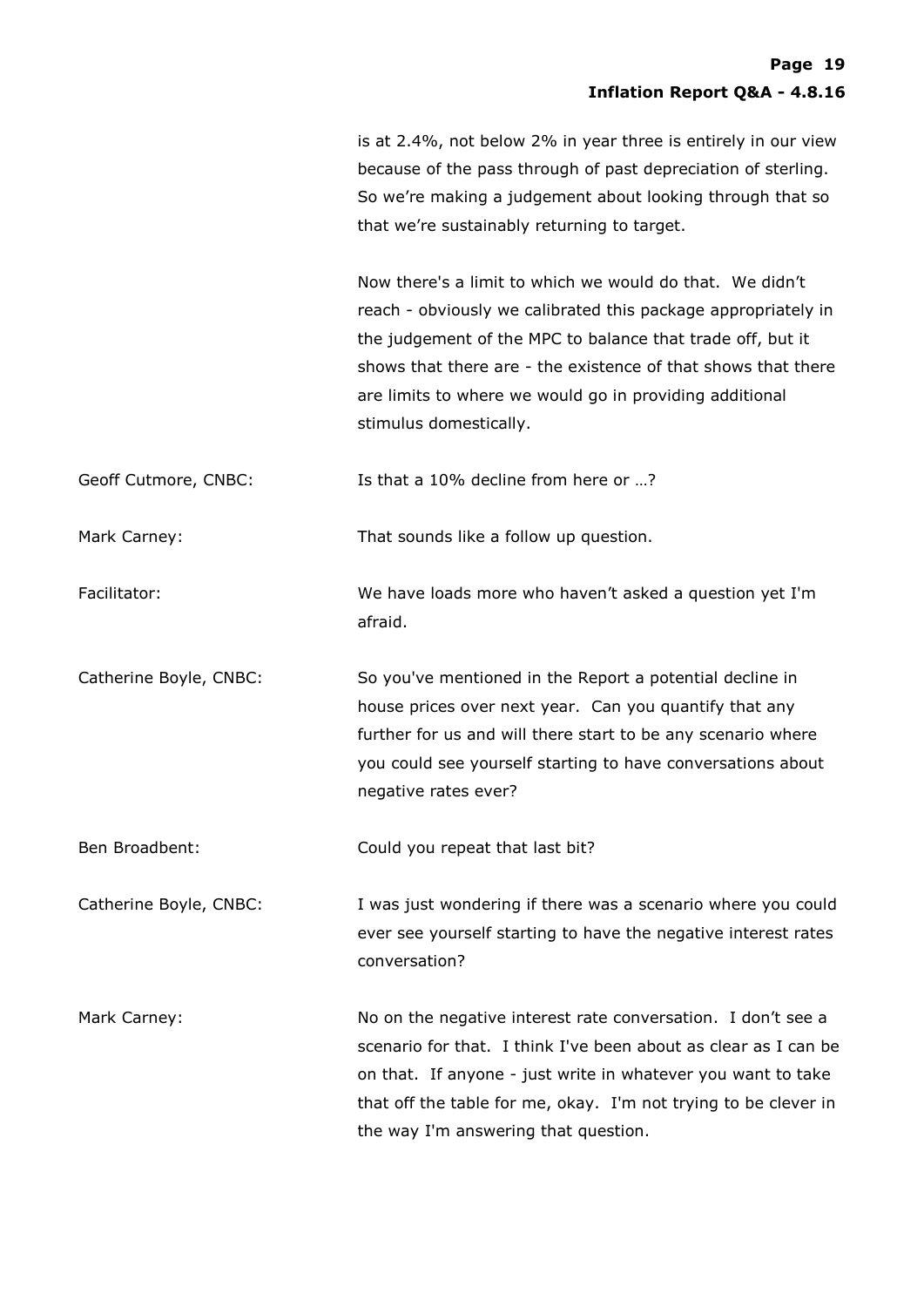But on house prices, Ben?

Richard Barley,

Ben Broadbent: On house prices we have a, in the central forecast and if there were fans around this and we published a chart, it would probably be at least as wide as any other fan we have. I think we predict in that central forecast a small decline in house prices over the next year and then they start to pick up again in line with average incomes after that.

Wall Street Journal: Governor, if we're at the point where interest rates - a move lowering the interest rates has to be offset for the banking system by the term funding and some of the tweaks to regulatory measures, what are the implications for the wider financial system, particularly of very persistent low rates? You talk about this move into riskier assets. We've already had seven years of people moving into riskier assets. Where does this go from here and what are the wider financial implications for stability?

Mark Carney: The Mark Carney: Look I'll step out of the MPC role for a second and speak as a member of the FPC; all of us are. We basically approach financial stability from a perspective of - we're in a low for long world for a long time, because when you think about downside risks that's the downside risk. So the stress tests that we favour are those which are bear flattening type of curves. We look at the implications of very low interest rates for the insurance companies and how that flows back through for the pension sector, for other asset classes and how they manage that.

> At this stage we understand these risks; we don't see these risks, these costs - we see these risks and costs as being absolutely dominated by the benefits of providing the stimulus, first point.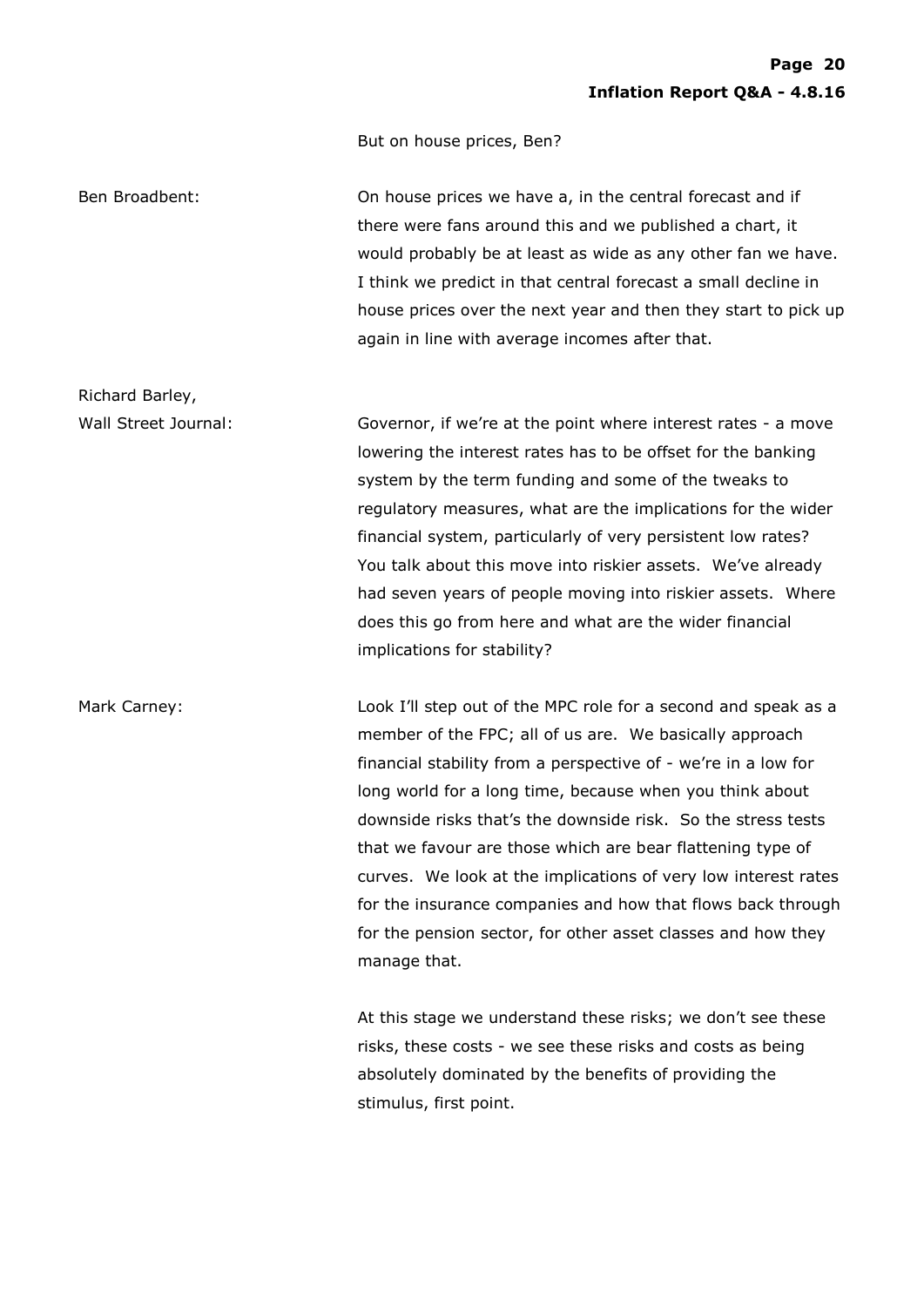The second is, to go back to something I said earlier, which we've stressed a number of times at these press conferences, is the reason we have low interest rates is not because central banks are choosing to have low interest rates. There are much bigger forces which are driving this, and so the question is whether we're blind to that and therefore we don't provide the right amount of stimulus for the underlying economy, or we take it into account.

It does make our job harder as a whole because we do have to absolutely worry about these channels; we do have to take adjustments. That's part of the reason why you see such an active FPC and an active international regulatory agenda of which this institution is very much a part of.

Scott Hamilton, Bloomberg News: Since the Brexit vote we've seen a lot of turmoil on the other side of London, a lot of political turmoil. Would you like to take this opportunity to reassure investors in markets about your commitment to seeing the UK economy through this choppy waters and does that mean staying on toward 2021?

Mark Carney: The South Carney: Didn't quite know where you were going with how I could reassure investors, I'm glad that's the way you ended up on.

Scott Hamilton, Bloomberg News: About stability.

Mark Carney: No, look I'll say two things. First is that it is an absolute privilege to have this role and it's a tremendous responsibility. And we have been - it's not going to surprise you - we have been flat out since the run up to the vote through to this discussion and beyond this discussion. And I can candidly say I have not had a moment to sit back and reflect on an issue that I said I wouldn't come back to until the end of the year. So I appreciate the question, but I don't have an update because we've been - it's a privilege to have the job and we've been doing the job. Thanks.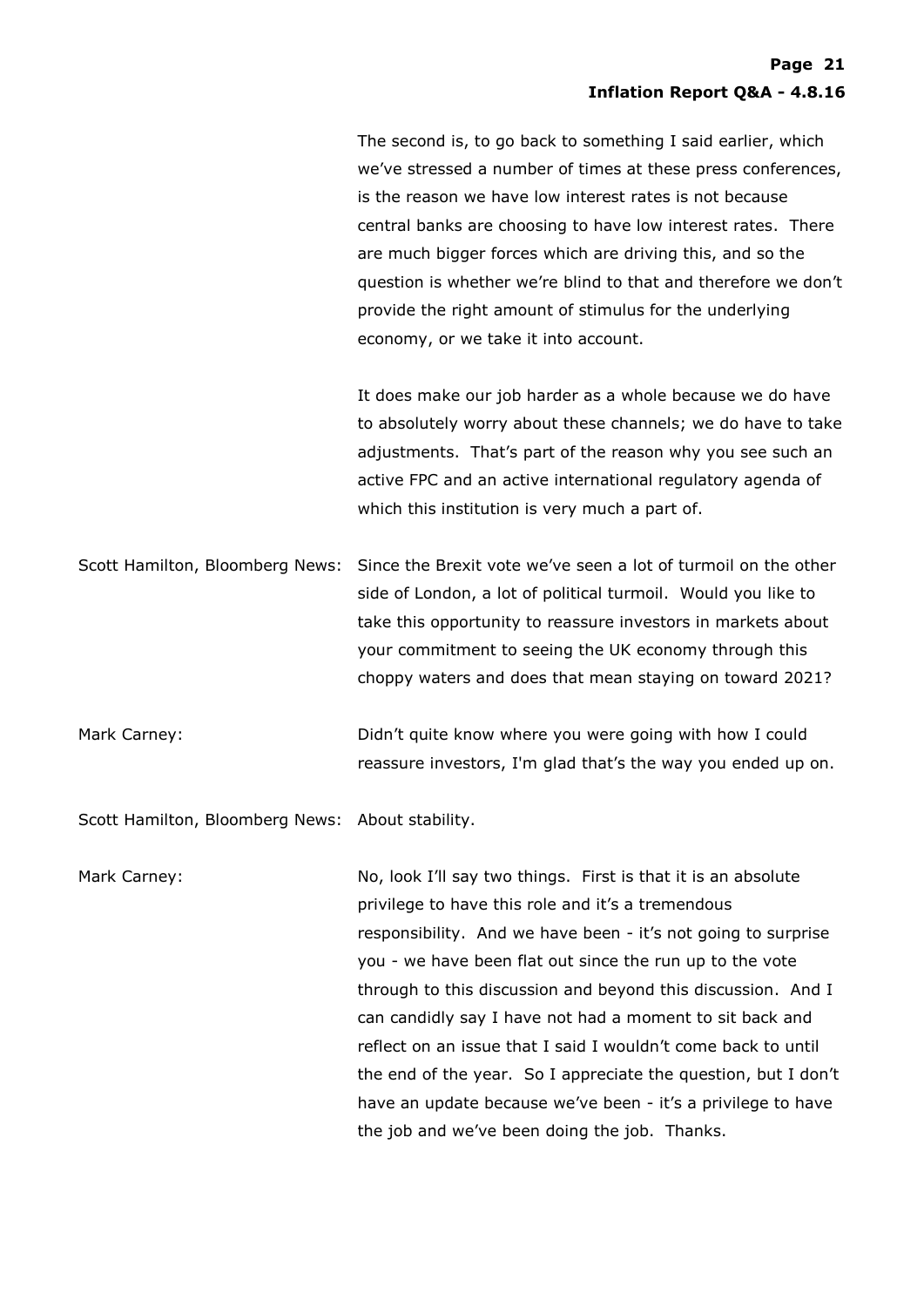Dutch Financial Times: You said you are not a fan of negative interest rates, but what are your feelings about helicopter money?

Mathijs Schiffers,

Mark Carney: The South of the Well that's - I'm trying to think of a way to express it. No, I don't see the merit in the strategy. Look, let me answer it this way which is that we have a range of tools. We still have scope under all the tools we announced today. There are other things we could do if necessary. It might not be necessary that we have to provide additional stimulus, it depends on how the economy unfolds and how the trade-off evolves, but there's not a need and I can't conceive of a situation in which there would be a need to have such flights of fancy here in the UK.

Helen Thomas, BBC: Governor, you mention in a couple of places here that purchases of corporate bonds could actually have a greater effect in the economy today than purchases of gilts. Given that you've been very clear that you don't see other easing measures going much further, what is the scope to expand that £10bn, given the overall size of that market?

Mark Carney: Two things. First I would say that again we see scope for all of the measures we announced today to go further. But secondly to answer specifically on corporates I'm going to ask Minouche to answer that but also maybe give a bit of a context, not just about going further but how we're going to run this, run the programme.

Minouche Shafik: Sure. We estimate that the sort of universe of firms that would be eligible for our corporate bond purchases would be about 150 firms and it's roughly a market of about £150bn. So we think that purchasing £10bn in that context is quite feasible and there are various things we could do to expand the universe of purchases.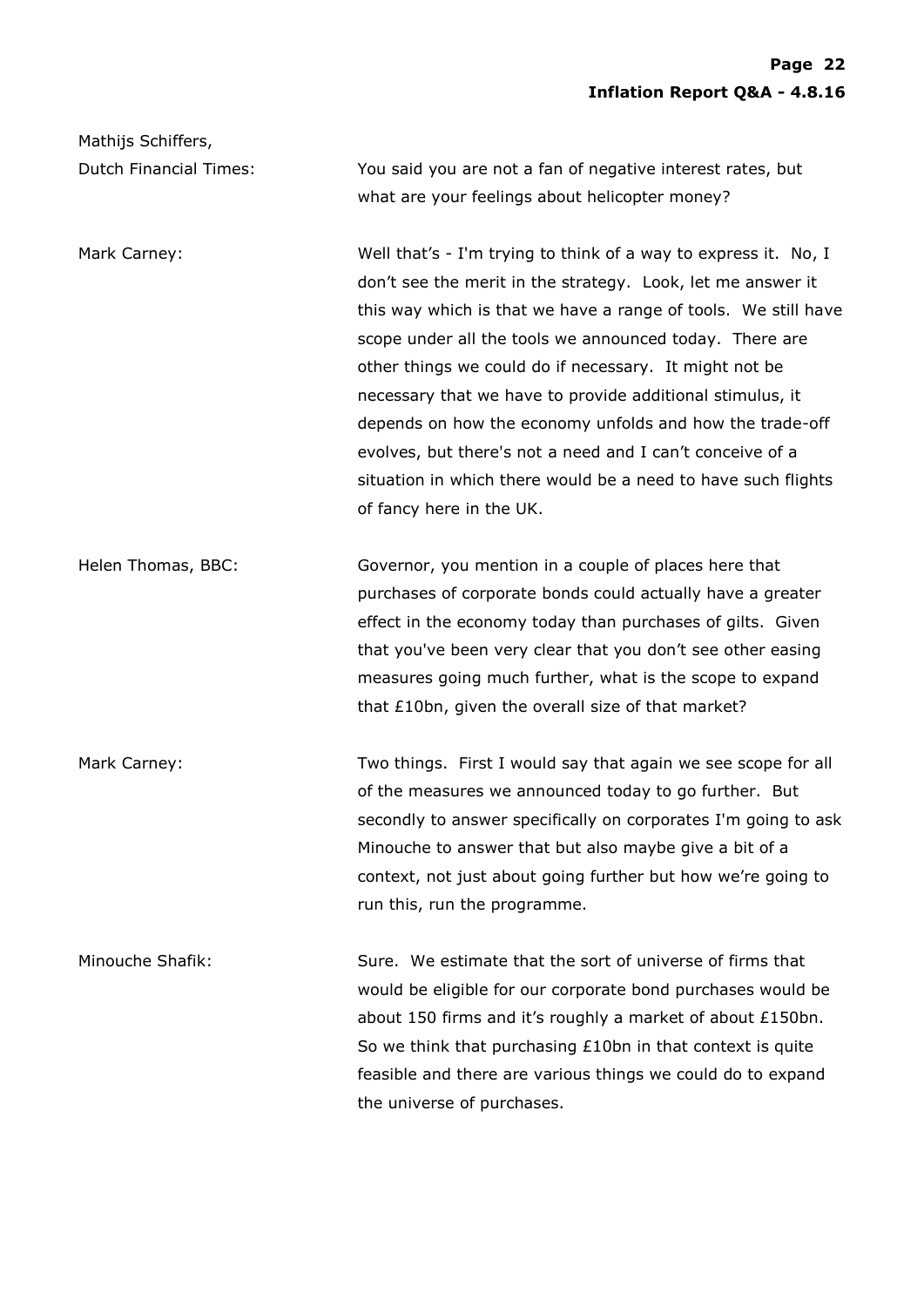But the initial focus will be on purchasing conventional, senior, unsubordinated debt. We will look at only debt which is corporate bonds which are rated investment grade by at least one of the major agencies, but we will also do our own assessment of creditworthiness. We'll look at minimum amounts of about £100m, and we will operate initially only in the secondary market, so bonds that have been in the market for at least a month.

So that's where we're going to start but as the Governor said there are various ways we could expand that if the MPC decided that it wanted further stimulus.

Facilitator: Cassicular Last question.

Sam Nussey, Nikkei: Given this enormous uncertainty about what the future relationship with not only the EU will look like and with the rest of the world, and also how long it would take - some people are suggesting two or three years, some people are suggesting ten years, how does the Bank go about making forecasts in that situation? And do you have a central case that you're using?

Mark Carney: We haven't picked any particular model for the new relationship with the EU. What we have assumed is that there will be a period some point beyond the forecast horizon where the degree of openness in the UK economy will be somewhat lower than it is today. And just to follow that logic through virtually any model, any new model of the EU relationship, has some reduction in the degree of openness compared to being a full member of the European Union; that's understandable. But we haven't picked a specific one. So if you just look on average in terms of probabilities you come up with an adjustment.

> It's clearly the strategy of the UK government to more than compensate for that reduced openness with the EU with